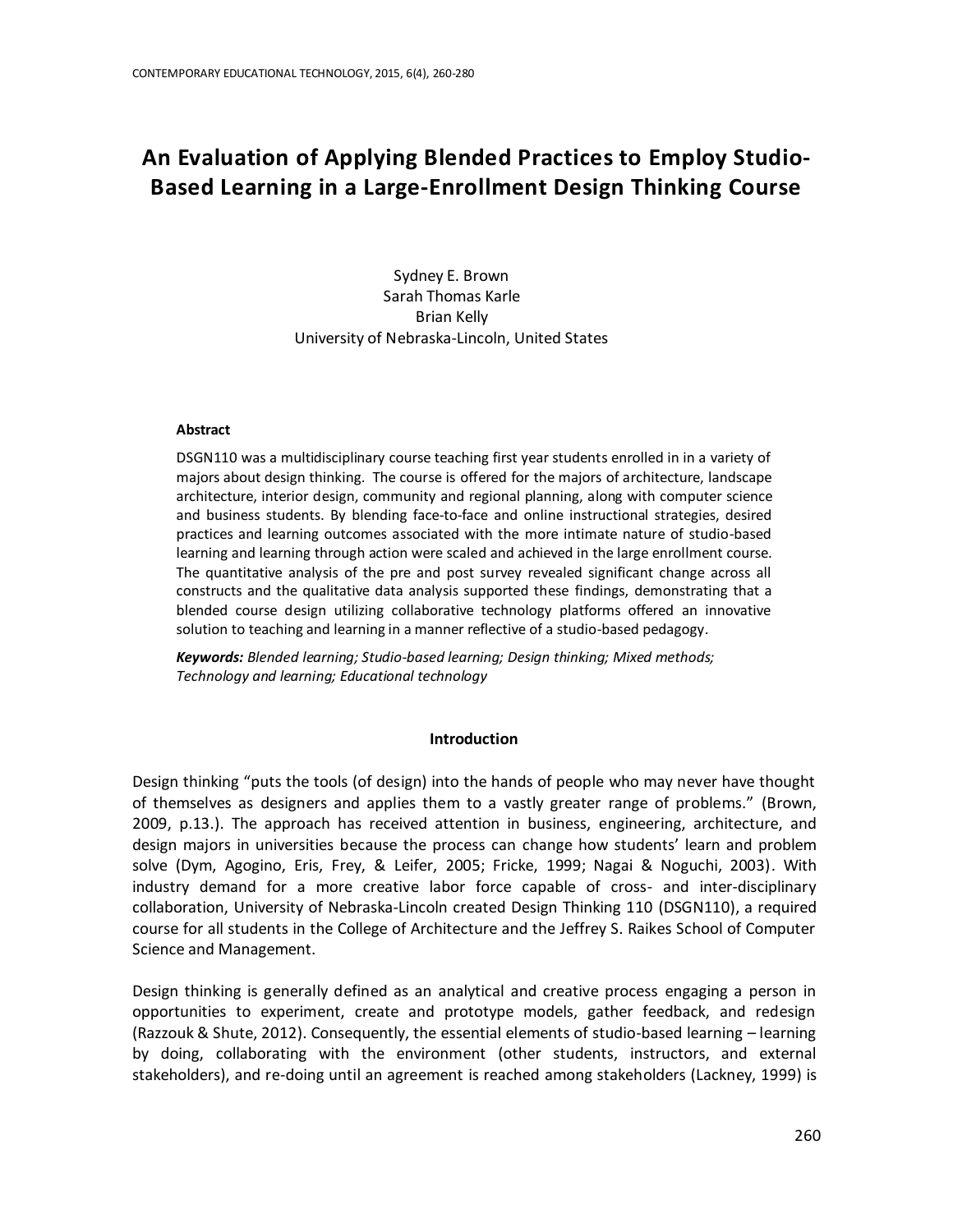considered an essential approach for effective student learning of design thinking concepts. However, the studio environment typically has a small student to teacher ratio and requires a permanent working space, making studio-based learning a difficult pedagogy to apply in a large enrollment course. To surmount this challenge, and meet the charge to engage a larger university community in a supportive learning environment (Boyer & Mitgang, 1996) blended learning practices supported by collaborative technologies were used to provide a studio-based pedagogy to a large enrolment course. To evaluate the effectiveness of the course design with respect to student learning of design thinking concepts, both quantitative and qualitative methods were used, which is in line with Pombo and Moreira's (2012) recommendation.

# **Theoretical Foundation**

Social constructivism formed the theoretical foundation for the design of the course. From an epistemological perspective, students constructed their own understandings but that they did so in social contexts and the interactions with others in those contexts were integral to learning. In general, constructivist learning environments have the following characteristics: a focus on big concepts, use of primary sources, authentic assessment, problems of emerging relevance to students, students' points of views are sought and valued, and collaborative learning is employed (Schunk, 2011). This theoretical framework is compatible with studio-based learning – the core of design curricula.

Studio-based learning is characterized by its establishment of a culture, or creative community, created by a group of students and studio teachers working together for periods of time. It is also a mode of teaching and learning wherein students and teachers interact in a creative and reflective process. It may also be a program of projects and activities where content is structured such that it is "learning in action" or authentic, in that students address real-world problems, often in an effort to positively contribute to their local communities.

# **Literature Review**

The literature related to blended learning has expanded greatly in the past five years. However, there is a relatively limited literature on course design using blended learning methods for studiobased courses.

# **Studio-Based Learning**

The goal of the course was to introduce freshman students to divergent and convergent methods of thinking in a design process. However, design can be ubiquitous; it is the creation of meaning, either in physical/material form or in less tangible outcomes likes policies, plans, and programs. According to Razzouk and Shute (2012, p. 336) design is "iterative, exploratory and sometimes a chaotic process," that encapsulates both how the designer sees and therefore how he or she thinks. The design process covers the "cognitive operations" of problem solving that includes "generation, exploration, comparison and selection" of potential solutions (Razzouk & Shute,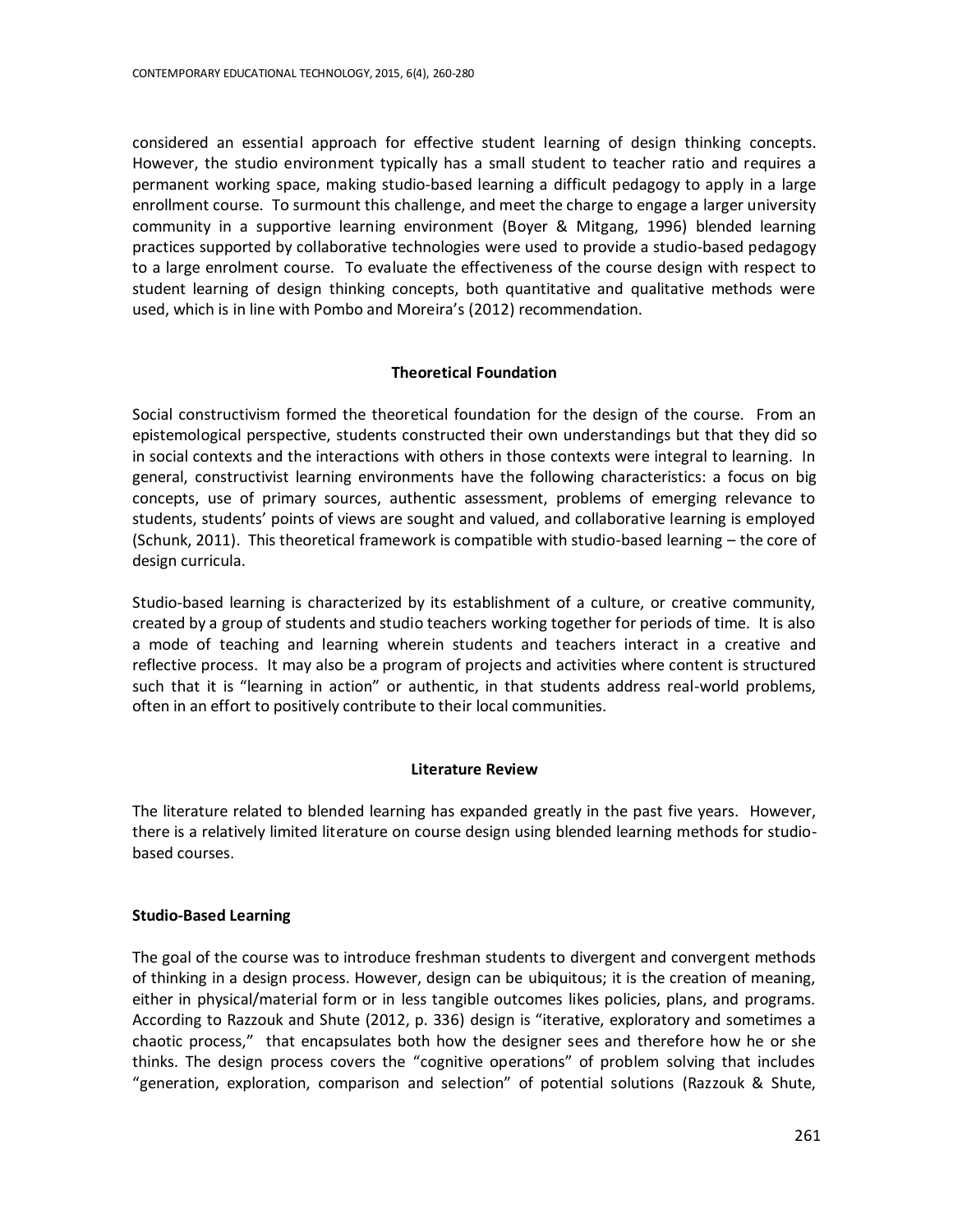2012, p. 336). For the above reasons, there is considerable divergence in the design world as to how to approach the process of design. Some scholars argue for a linear, rational, and deliberate set of steps and others for something more emergent and improvisational (Ralph & Wand, 2009). In either case, the designer is someone who employs a design process to specify the object, arrange the components, and satisfy requirements using a set of steps that together are the design process (Cross, 2004). Despite the range of scholarly debates on the design process itself studio-based pedagogy is considered the best method for teaching design.

Research related to design education suggest that a studio-based pedagogy is the best method for cultivating students' identities as designers, developing their conceptual understanding of design, the design process and fostering their design thinking abilities (Schön, 1983). Studio-based learning is used in the fields of architecture, design, engineering, and creative and performing arts. Although diverse in its forms, studio-based learning focuses on learning through action (applied learning) and developing an assessable creative and/or design process, performance or product. The studio is a place where students learn by doing, a venue for hands-on learning that requires students to take an active role in engaging with and incorporating distinct components of the curriculum into a comprehensive project (Yocom, Proksch, Born, & Tyman, 2012).

Studio-based learning evolved from previous studies of the socio-cultural constructivism thread of constructivist learning theory. Principle elements from these previous works included learning by doing, collaborating with the environment (other students, instructors, and external stakeholders), and re-doing until an agreement was reached among stakeholders (Lackney, 1999). Within the disciplines of Art, Architecture and Design, the role of studio is valued highly and considered intrinsic to learning. In Cuff's (1992, p. 122) study, the author defined 'studio' as "typically a creative community created by a group of students and a studio teacher working together for a period of time." The studio is a physical or constructed environment in which the teaching and learning can take place. The programs of projects and activities is structure to enable learning in action through a mode of teaching and learning where student and studio teachers interact in a creative and reflective process.

Significant enhancements to learning have been found in various studies. According to Boyer and Mitgang (1996) Studio-Based Learning "is really about fostering the learning habits needed for the discovery, integration, application and sharing of knowledge over a lifetime". Moreover, Cuff (Cuff, 1992) noted the positive effects of peer reviews, called "desk critiques," where the problem solving strategies of the better students influences the other students' evolving habits throughout the academic period. Observational data in research in architecture education by (Allen, 1980), noted that students learned technical skills more effectively when engaged in a problem solving challenge that required the selection and application of those skills and knowledge in the process as opposed to alternative instructional delivery techniques such as lecture or reading assignments with no practical application.

## **Blended Learning Methods**

The adoption of blended courses has been driven by a need to address lack of student success in large-enrollment courses, surmount constraints of physical classroom space, to render courses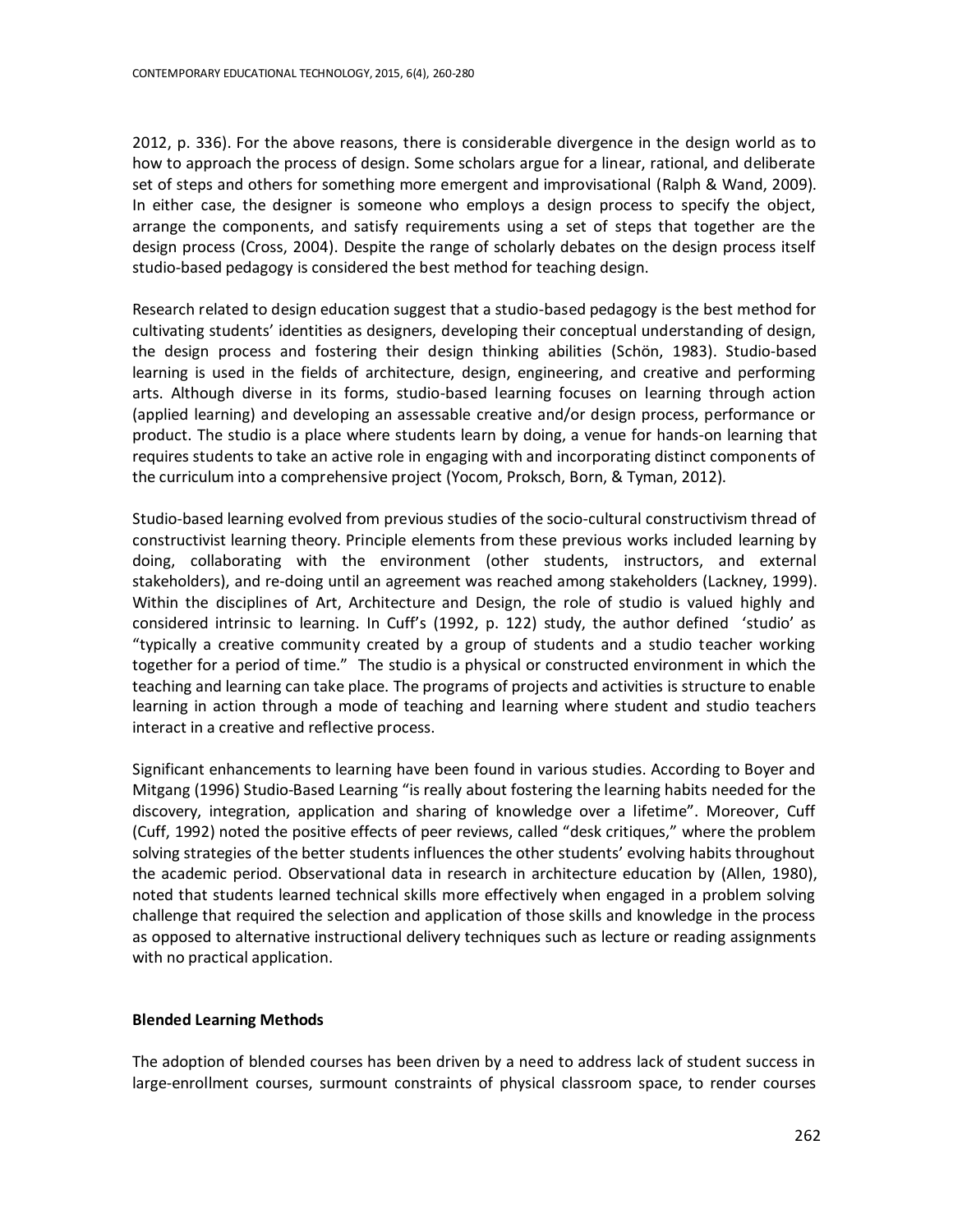more accessible to increasingly diverse student populations, and to reduce costs (Graham, Woodfield, & Harrison, 2012; Jarmon, 2009; Moskal & Cavanagh, 2013; Twigg, 2003). Although there is no generally accepted definition of blended learning (Picciano, 2013), within the scope of this article, blended learning (BL), refers to a course design that replaces some amount of traditional seat-time with technology-supported activities. This type of course may also be referred to as a "hybrid" or "replacement" model in the literature.

Garrison and Vaughan (2007) describe BL as a "thoughtful integration" of face-to-face and online instructional strategies and Glazer (2012) proposes that students spend more time on task in blended courses. Although time on task alone does not correlate strongly with performance (Guillaume & Khachikian, 2011), deliberate practice, a form of structured time-on-task, does (Ericsson, Krampe, & Tesch-Römer, 1993).

Integrating face-to-face and online activities necessitates additional structure in order to account for course contact hours and ensure what students do outside of class is tightly related to what they do in class. Because of this, students may spend more time-on-task in more effective ways than in traditional face-to-face or fully online courses. This may help account for Moskal, Dziuban, and Hartman's (2013) finding that blended courses have the highest success and lowest withdrawal rates despite the mixed evidence in terms of learning outcomes when blended, online, and face-to-face courses are compared (Means, Toyama, Murphy, Bakia, & Jones, 2010) – a finding suggesting instructional strategies and techniques account for learning rather than mode.

## **Large-Enrollment Courses and Studio-Based Learning**

The studio is a relatively rare pedagogical approach in university environments, and it has been described as a particularly powerful method for teaching students to identify, assess, and generate solutions for complex problems (Boyer & Mitgang, 1996). It offers students the opportunity to build disciplinary vocabulary and lean new technical skills, and it introduces a practitioner's perspective in its approach to addressing complex topics (Yocom et al., 2012). One of the key characteristics of successful studios is reasonable class-sizes or groups (Zehner et al., 2010). Because studio-based learning is heavily reliant on direct interaction between students and their instructors as well as between students, both in collaborative work and in critique, large class sizes are perceived as prohibitive to enacting studio-based pedagogies despite their importance to learning in design, art, and architecture. However, like many colleges, those of architecture and design are facing increased pressures to engage a larger university community in a supportive learning environment (Boyer & Mitgang, 1996) and BL may provide the framework for scaling studio-based approaches.

## **Instructional Design**

Fink's (2013) approach was used to guide the instructional design of the course. This approach is based on a traditional Analyze, Design, Develop, Implement, and Evaluate (ADDIE) model, but is an approach supportive of deep analysis of situational factors and their impact. For example, in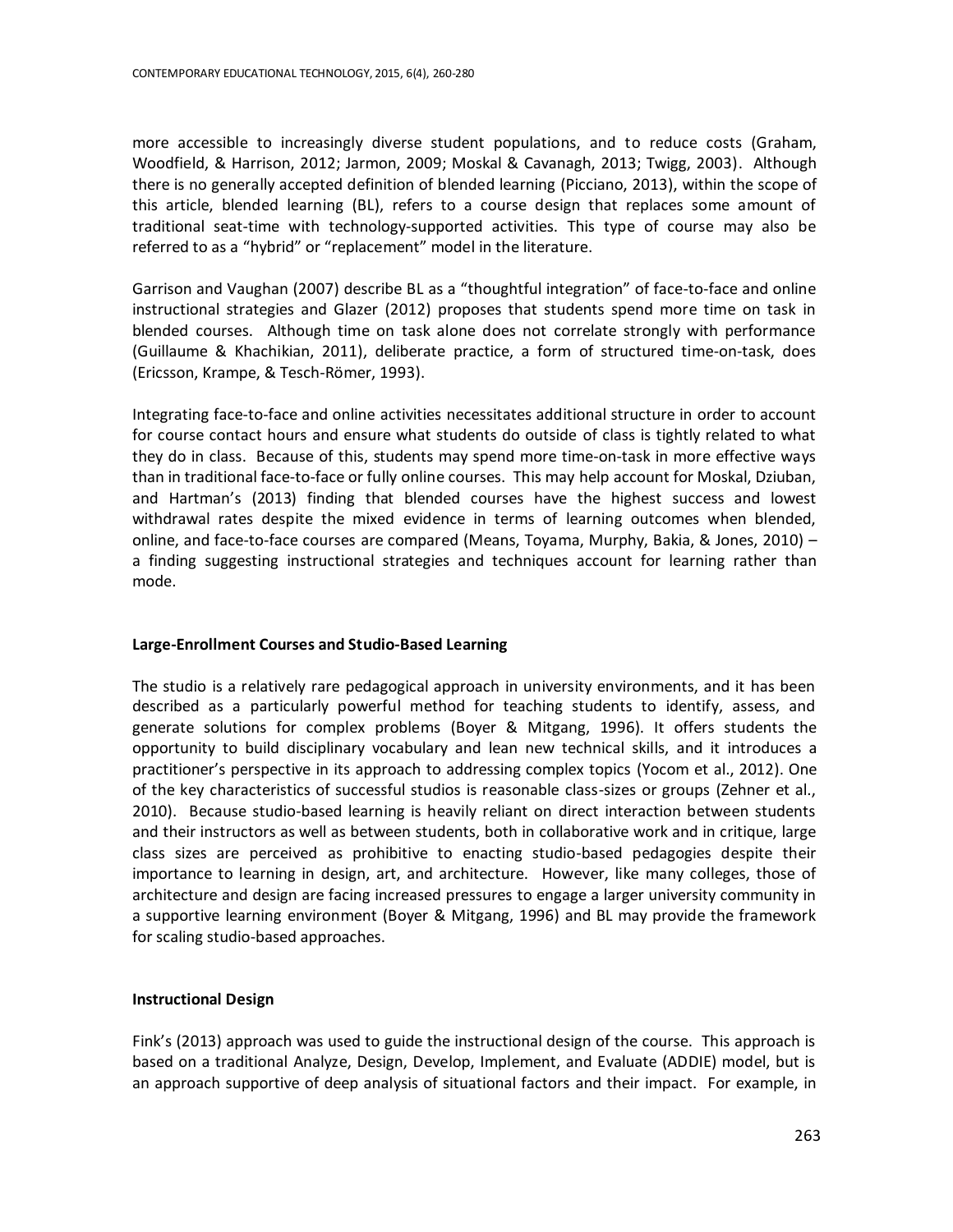order to gain acceptance for the large-enrollment course by its constituent communities for which studio-based learning remains the gold standard, key characteristics of studio-based learning such as smaller class size, direct interaction, dedicated physical space, and learning through action had to be manifested in the course design. The learning outcomes associated with the more intimate nature of studio-based learning were scaled and achieved in the large-enrollment course by using proven instructional techniques to support those outcomes in both face-to-face and online environments.

## **Attaining a Reasonable Class Size Effect**

Zehner (2010) asserts one of the key characteristics of a successful studio is a reasonable class size in order to ensure direct interaction between students and their instructors as well as with each other. To achieve this goal, the 170 students enrolled in DSGN110 were divvied into 10 sections. An architecture learning community made up one section. Remaining students were randomly assigned to the other nine. However, a manual review of the distribution of students was conducted to ensure students from the Raikes School were evenly spread among the nine randomly assigned sections as requested by the school in order to give these students practice in cross-disciplinary team work. Additionally, this group of students brought a beneficial set of characteristics and skills to their respective teams.

Raikes School students live in a learning community and they are academically oriented high achievers with ACT scores of 33 or better and graduate in the top 10 percent of their high school classes ("Jeffrey S. Raikes School of Computer Science and Management," n.d.). Moreover, they must also have demonstrated leadership skills and are more technologically proficient with many possessing considerable skill in computer programming before they begin college classes.

To further shrink the sense of the class size, each 18-student section was divided into learning teams of six. In this way, direct interaction among students and between students and their instructors were more strongly supported.

## **Allocating Student Time to Support Direct Interaction**

Strategic use of multiple instructional modes was employed in the three credit hour course. Its twice-weekly face-to-face meetings where all 165 were scheduled to meet synchronously were reduced by 50 percent. Half the class met on Tuesdays and the other half met on Thursdays. During this time, lead instructors often made short full-group presentations (~20 min), then spent the remainder of the time circulating among the learning teams giving feedback on projects, asking guiding questions, and interacting with students in other ways. During the other half of direct instructional time, Google Hangouts, a free web conferencing tool, was used to create a virtual meeting place for the learning teams and their TA's.

Direct interaction of each team with its designated TA lasted one-third of the time of the normal class time. For the other two-thirds of the allocated time, teams were accountable for work on team projects and assignments. To work with each other, teams were allowed to use online or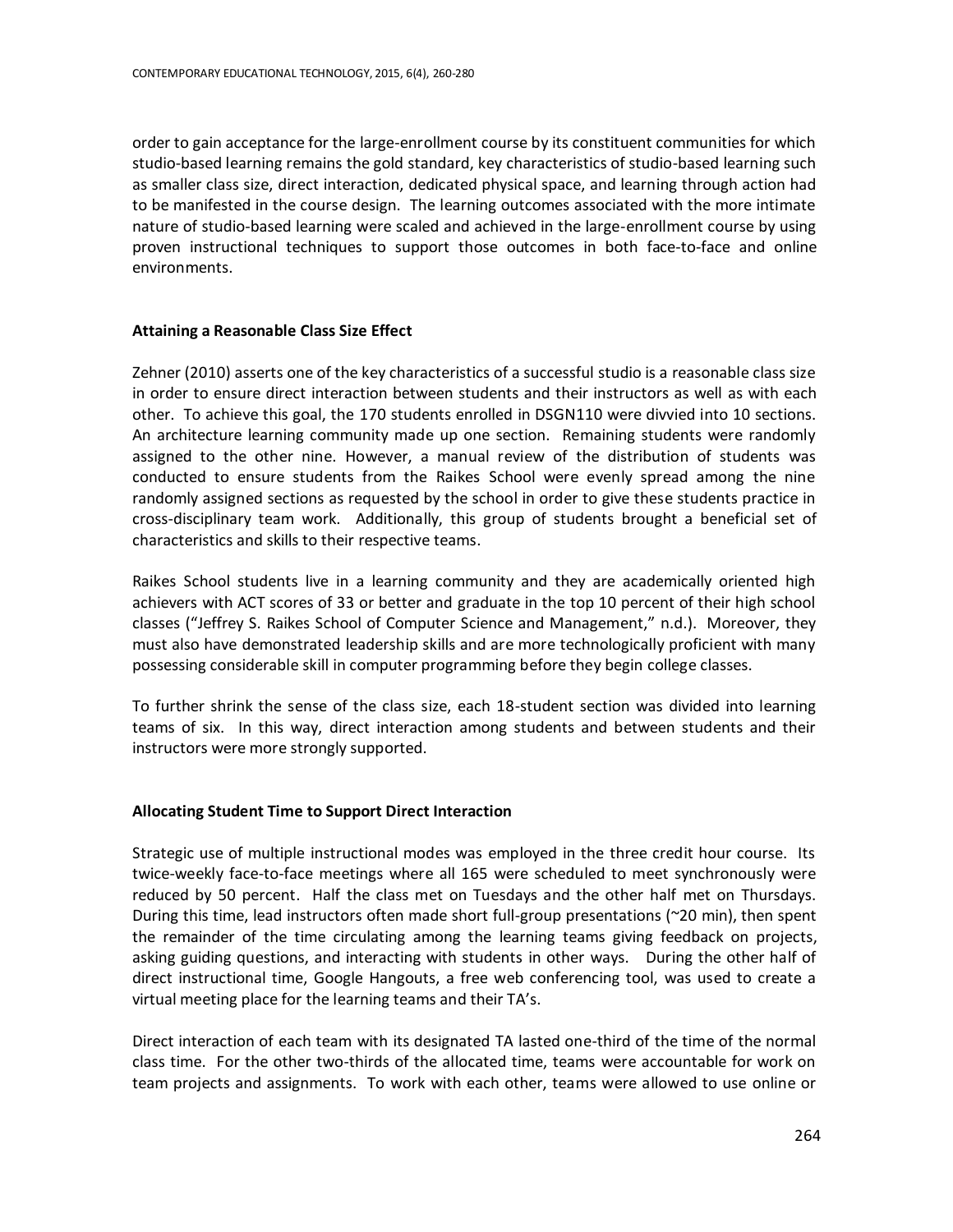face-to-face modes. On Mondays, Wednesdays, Fridays students worked together as needed or completed individual assignments on their own.

The frequency with which learning teams met with each other and with their TA's and instructors in a small group required tight coordination and attentiveness by the teaching team, but helped to develop the sense of a creative community in which students work with each other and their instructors (Cuff, 1992).

## **Creating a Dedicated Physical Space**

Because an important part of studio-based learning is having a dedicated physical space, DSGN110 was allocated a large open learning space and equipped with double-sided whiteboards, tables and chairs. The tables can also be used as whiteboards and all furniture has wheels to facilitate rapid reconfiguration and hands-on learning. Students sat with their learning teams, having both a table and white board with which to create a more private space within the larger dedicated space.

## **Learning through Action**

The course consisted of five scaffolded modules, each emphasizing a particular phase of the design thinking process and centered on the completion of a team project. The projects aimed to give students practice with the cognitive aspects of problem solving (Razzouk & Shute, 2012) and included collaborating with the environment (other students, instructors, and external stakeholders), and re-doing until an agreement was reached among stakeholders (Lackney, 1999).

Outside of class times, students individually read, watched, or listened to source materials about design, and took quizzes to ensure they were familiar with concepts and terms that would be addressed in the coordinated Google Hangout synchronous sessions. Students also met with their learning teams through Google Hangouts and face-to-face to work on module projects. During the single face-to-face session each week, lead instructors, of which there were two, would address key concepts, answer questions, give feedback, and observe group dynamics as students completed learning activities.

## **Supporting Technologies**

In addition to Google Hangouts, a G+ community, Google Drive, and Blackboard Learn were leveraged to manage the course and its demands. Assignments, student project documentation, and all course information was created and managed using Google Docs, Spreadsheets, and Slides in Google Drive. This allowed the instructional team to work together to rapidly generate content and avoid the version control problem and save the time required to merge versions described by (Vickers, Field, Melakoski, & others, 2015, p. 64). Moreover, it ensured students had access to the most recent version of documents in a networked device independent format. However, when using a variety of collaborative platforms, finding particular types of items can be challenging.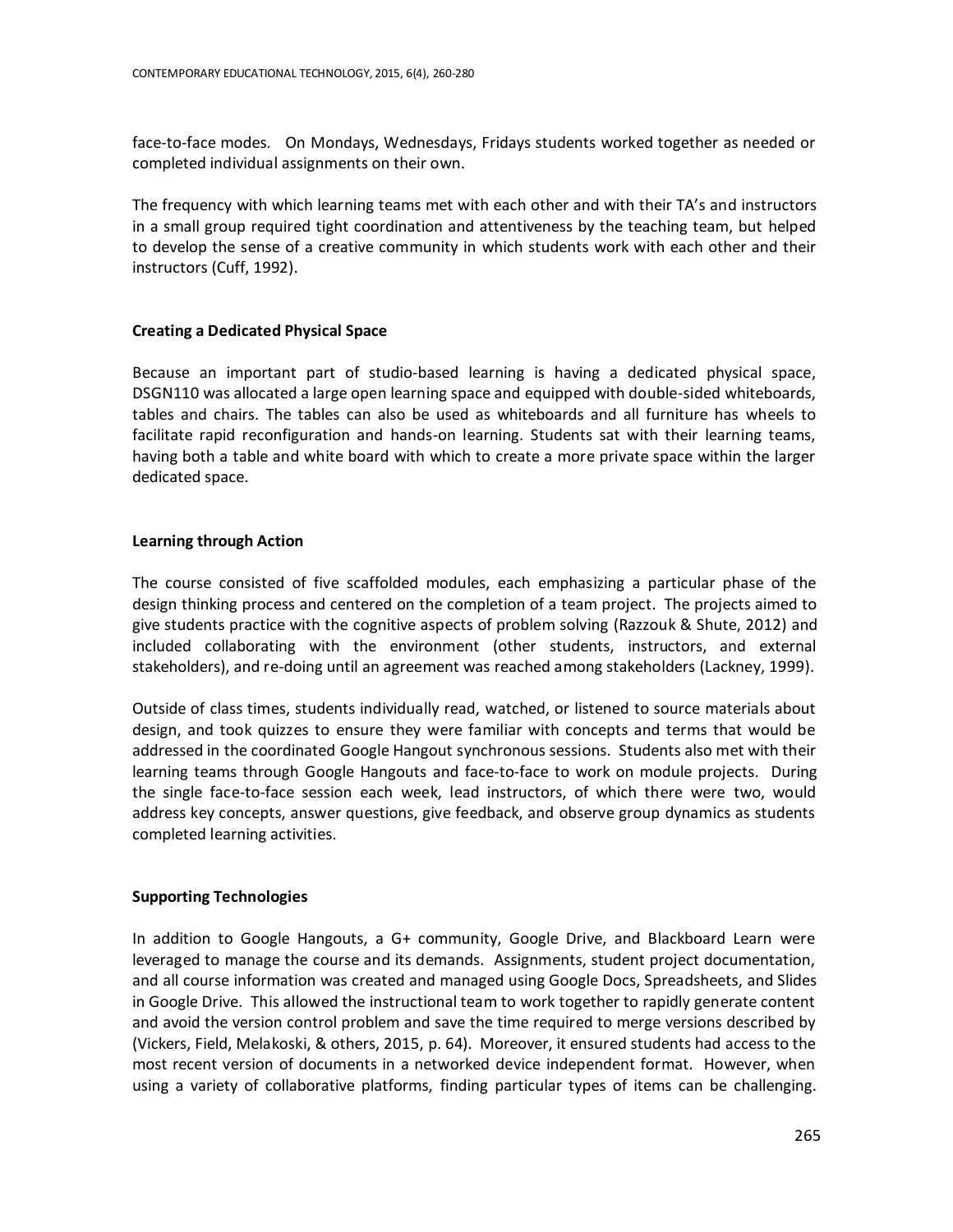This problem was minimized by using Blackboard as students' "home-base." There they found direct links to the G+ community, the syllabus and other Google Docs describing assignments and other resources. Blackboard was also used to manage grades and assignment submittal and feedback. To further reduce confusion, clear naming conventions were used to facilitate locating and sorting documents within Google Drive.

## **Methodology**

The initial term in which the course was taught was an opportunity to set a baseline from which to iterate and make refinements based on formative evaluation (Fain, 2005) much like the testing phase of the design thinking process. Also akin to the design thinking process was the need to make use of both quantitative and qualitative data. Because it was anticipated that the course content and activities might change based on what was learned over the term, a convergent mixed methods design was determined (Creswell & Plano Clark, 2011) to be the best methodological approach to address student acquisition of design thinking constructs. Specifically, after receiving permission from the Institutional Review Board (IRB), quantitative data were collected via a pre and post survey (*Qualtrics*, 2013) and qualitative data were collected from students' guided selfreflections for the purpose of corroboration (Bryman, 2006; Creswell & Plano Clark, 2011). Participant privacy was secured by having a non-instructor manage the data and remove identifying information from files to be analyzed. Additionally, encryption software (*TrueCrypt*, 2014) was used to secure the drive on which data that contained identifying information were stored.

## **Participants**

There were 170 students enrolled in the course. Five withdrew and 165 were retained for the term. Of these, 70 completed both the pre- and post- online surveys as well as the guided selfreflections.

## **Quantitative Data**

The pre-survey was done during the first two weeks of the term and the post-survey during the final two weeks. Survey items were identical and measured self-reported change with respect to the following constructs:

- Human-centered / Empathy
- Thinking by doing / Prototyping and Testing
- Teamwork
- Problem Definition
- Creative Confidence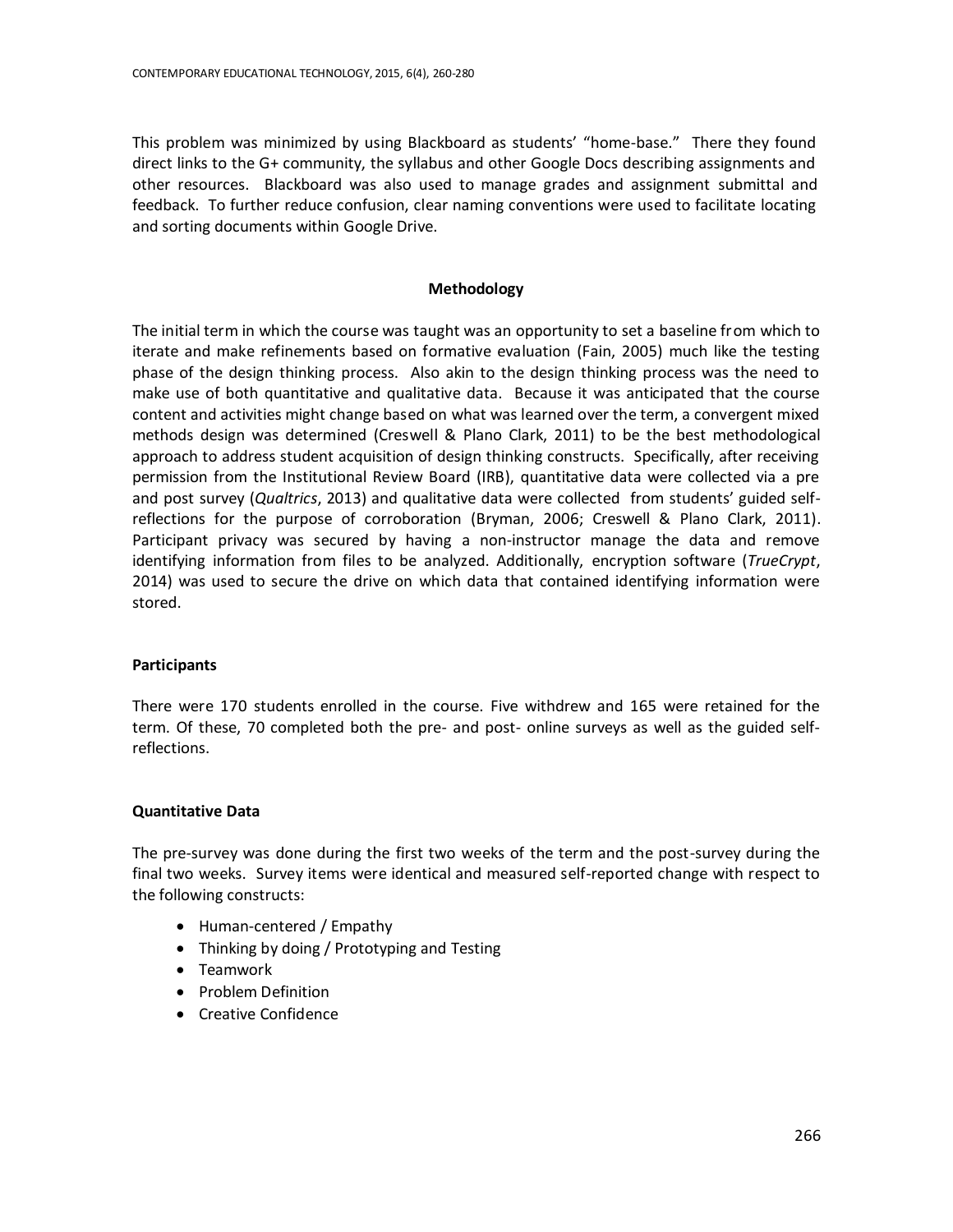## **Survey Design and Testing**

Although Stanford administers a survey as part of its Executive Education Design Thinking Boot Camp ("Design Thinking Boot Camp: From Insights to Innovation," 2015), it is not publically available and the team was unable to locate a valid and reliable survey preceding the start of the course. Consequently, items representative of the constructs and priorities from the perspective of the curriculum team and lead instructors were developed and underwent several editing cycles based on feedback from faculty and teaching assistants before being piloted with a small number of high school students participating in a summer design workshop. Because of their interest in design and high-school standing, they were considered representative of the students who would be taking the upcoming course.

The survey items were presented in clusters according to the scale to which they belonged and after each collection of items, students were presented with a text-area box and asked to identify anything about the question items they found hard to understand. Interestingly, despite having had several architecture students extensively review the question items along with the instructional team, many of the high school students reported difficulty understanding the meaning of key words in several items. The face validity of the survey was considered compromised and statistical analyses were not run. Instead, the meager time remaining before the start of the course was spent simplifying the language of several items.

#### **Survey Administration**

The pre-survey was administered August 2013 through a web interface and available to participants during the first two weeks of classes. The post survey took place in December 2013 and was also web-based and available to students during the last two weeks of classes.

## **Survey Content**

Survey items aimed to get at students' self-perceptions related to their degree of or competency with the broad constructs representing desired course outcomes (Appendix A). The scale clusters were as follows:

- (1) Empathy Ability to understand others and the systems/process in which they operate.
- (2) Ideate/Prototype Ability to use multiple techniques to inspire a complete range of ideas.
- (3) Teamwork Ability to work with others to generate ideas and complete projects.
- (4) Define Ability to synthesize deep insights based on a complete system.
- (5) Creative confidence Empowered to take a position, maintain an optimistic stance, and not fear failure.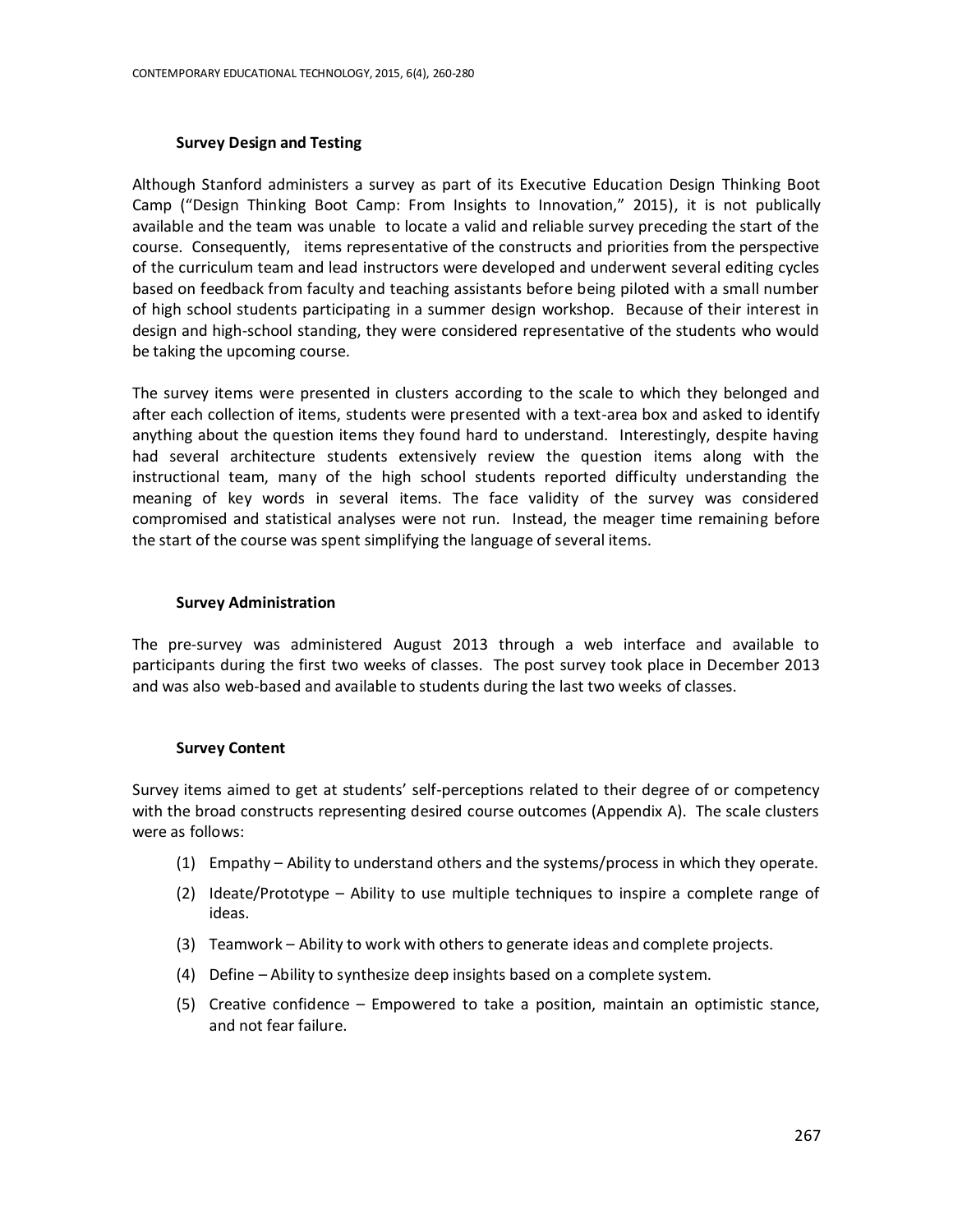## **Quantitative Data Analysis**

In addition to reliability analysis and descriptive statistics, a paired-sample t-test in SPSS (IBM Corp., 2013) was used to assess changes between the pre and post scores both overall and by subscale of the 70 participants who completed both the pre and post survey. Effect sizes were generated.

## **Qualitative Data Collection**

The qualitative data consisted of the guided self-reflections written by each student over the course of the term. To choose which cases to analyze, the results from the paired sample t-test were used to select cases within one standard deviation of the overall mean for representativeness (Teddlie & Yu, 2007). The reflections were guided using Ash and Clayton's Articulated Learning model (2004) (Appendix B).

The procedure was as follows:

- (1) Identify all cases within in each of the 10 course sections which were within 1 SD of the t-test mean
- (2) Remove cases in each section grouping lacking any of the guided self-reflections
- (3) From each section grouping, select three of the remaining cases at random

Not all sections had three cases which met all the requirements, resulting in 27 cases instead of 30 cases.

# **Qualitative Data Analysis**

Analysis of the open-ended responses to the student evaluation consisted of thematic coding using MAXQDA (2011) with respect to empathy, ideate/prototype, define, creative confidence, and teamwork. The guided self-reflections were prepared for analysis by removing student and instructor identifiers and saving them as PDFs which were then divided between two of the course instructors for coding.

For the qualitative analysis of the guided reflections, a typological approach (Hatch, 2002, p. 153) was employed using the conceptual constructs the course aimed to teach.

## **Results**

## **Survey Constructs and Reliability**

Chronbach's alpha was used to measure the internal consistency of the scale items with values exceeding .70 considered acceptable (DeVellis, 2011).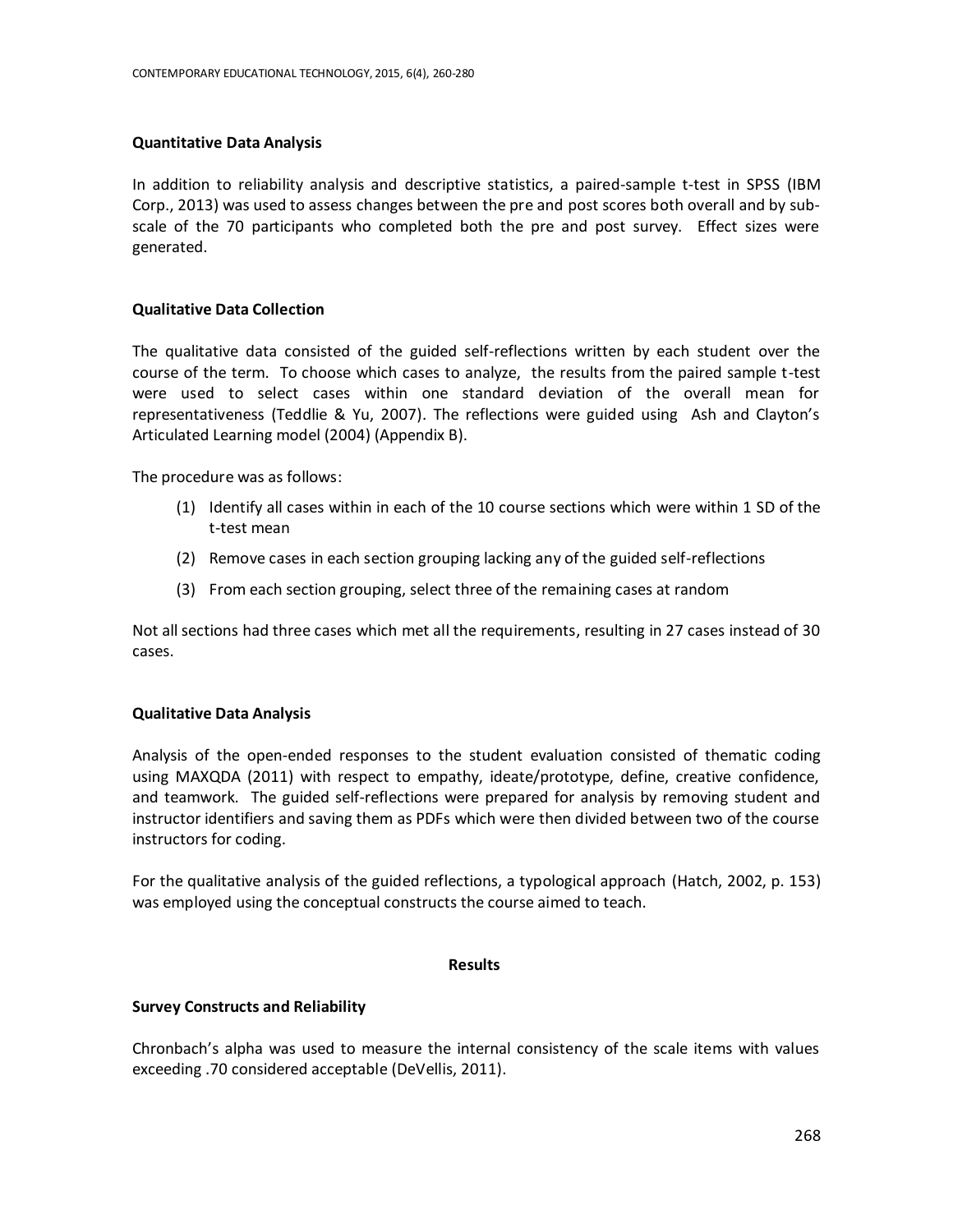|                     |                                                                                       | Number of |                  |  |
|---------------------|---------------------------------------------------------------------------------------|-----------|------------------|--|
| Construct           | Definition                                                                            | Items     | Cronbach's Alpha |  |
| Empathy             | Ability to understand others and the systems<br>and processes in which they operate.  | 6         | .778             |  |
| Ideate/Prototype    | Ability to use multiple techniques to inspire a<br>complete range of ideas.           | 6         | .802             |  |
| Define              | Ability to synthesize deep insights based on a<br>complete system.                    | 4         | .825             |  |
| Creative Confidence | Empowered to take a position, maintain an<br>optimistic stance, and not fear failure. | 10        | .801             |  |
| Teamwork            | Ability to work with others to generate ideas<br>and complete projects.               | 3         | .705             |  |

## Table 1. Survey Constructs and Reliability

## **Descriptive Statistics**

Seventy-seven percent of the participants were in their first year and most (46%) were architecture majors with interior design (17%) and computer science (10%) making up the other two largest groups. Eleven other majors were represented (Table 2).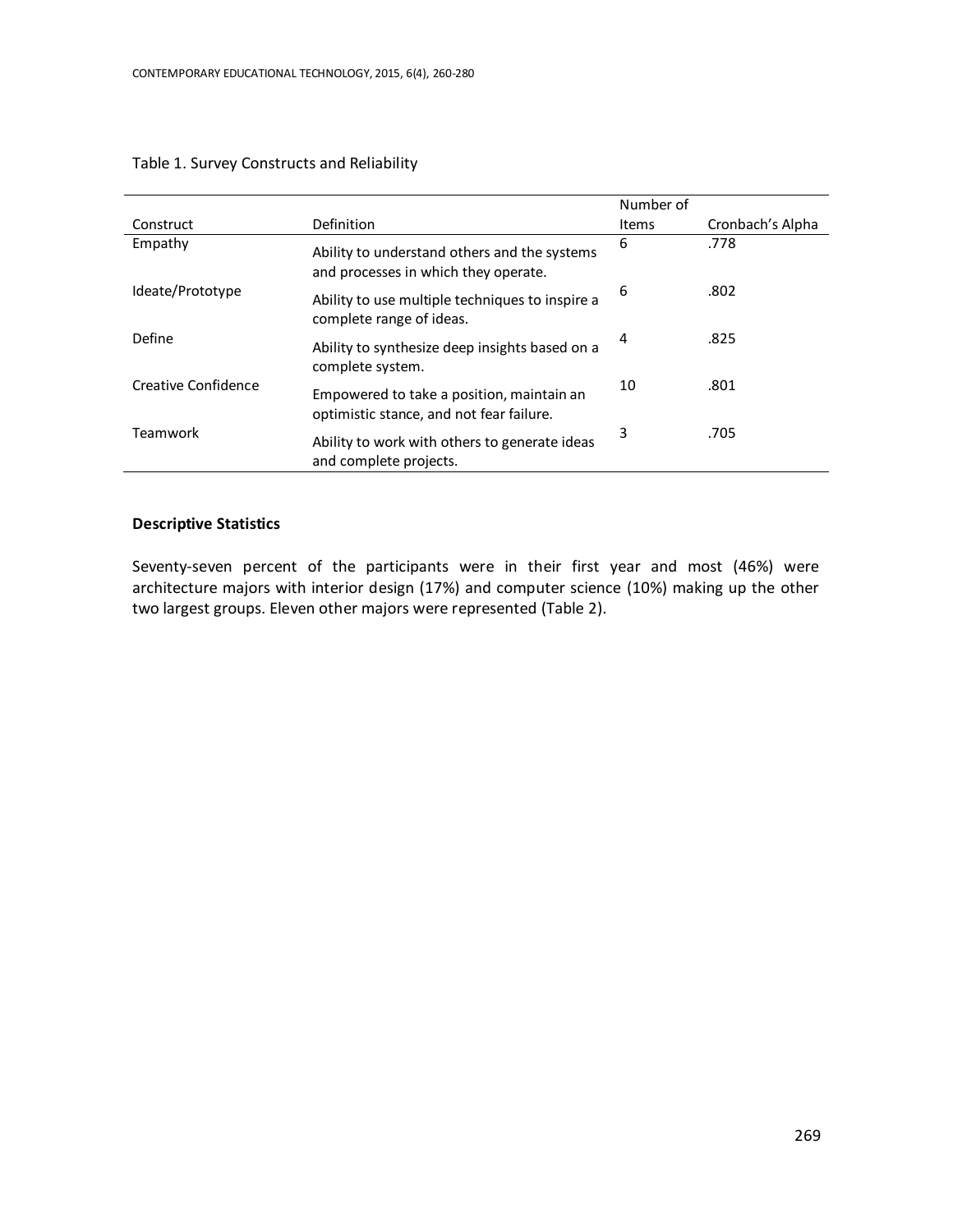| Characteristic                             | n              | $\%$         |
|--------------------------------------------|----------------|--------------|
| Gender                                     |                |              |
| Male                                       | 31             | 44           |
| Female                                     | 37             | 53           |
| Unreported                                 | $\overline{2}$ | 3            |
| Standing                                   |                |              |
| $1st$ year                                 | 54             | 77           |
| $2nd$ year                                 | 12             | 17           |
| 3rd year                                   | 4              | 6            |
| Major                                      |                |              |
| Advertising & Public Relations             | $\mathbf{1}$   | 1            |
| <b>Computer Engineering</b>                | 3              | 4            |
| <b>Computer Science</b>                    | 7              | 10           |
| <b>Electrical Engineering</b>              | $\overline{2}$ | 3            |
| <b>Global Studies</b>                      | $\mathbf{1}$   | $\mathbf{1}$ |
| <b>Actuarial Science</b>                   | $\overline{2}$ | 3            |
| <b>Business Administration</b>             | $\overline{2}$ | 3            |
| Economics                                  | $\overline{2}$ | 3            |
| <b>Mechanical Engineering</b>              | $\mathbf{1}$   | $\mathbf{1}$ |
| Marketing                                  | $\mathbf{1}$   | $\mathbf{1}$ |
| Architecture                               | 32             | 46           |
| Interior Design                            | 12             | 17           |
| Landscape Architecture                     | 3              | 4            |
| Textiles, Merchandising and Fashion Design | $\mathbf{1}$   | 1            |
| Program                                    |                |              |
| Architecture                               | 47             | 67           |
| Arts & Sciences                            | 8              | 11           |
| <b>Business Administration</b>             | 7              | 10           |
| Engineering                                | 6              | 9            |
| Journalism & Mass Communications           | $\mathbf{1}$   | 1            |

## Table 2. Demographic Characteristics of Participants (n = 70)

#### **Paired-Sample t-Test**

A paired-samples t-test was used to determine whether there were statistically significant mean differences between participant self-ratings of design thinking constructs at the start of the course as compared to the end of the course. Overall, participants showed significant change across all six constructs,  $t(69) = 4.73$ ,  $p < .001$ ,  $d = .57$ . A large effect size was found for Ideate/Prototype (.90), while Empathy (.58) and Creative Confidence (.42) generated scores in the medium range (Cohen, 1988). Full results are found in Table 3.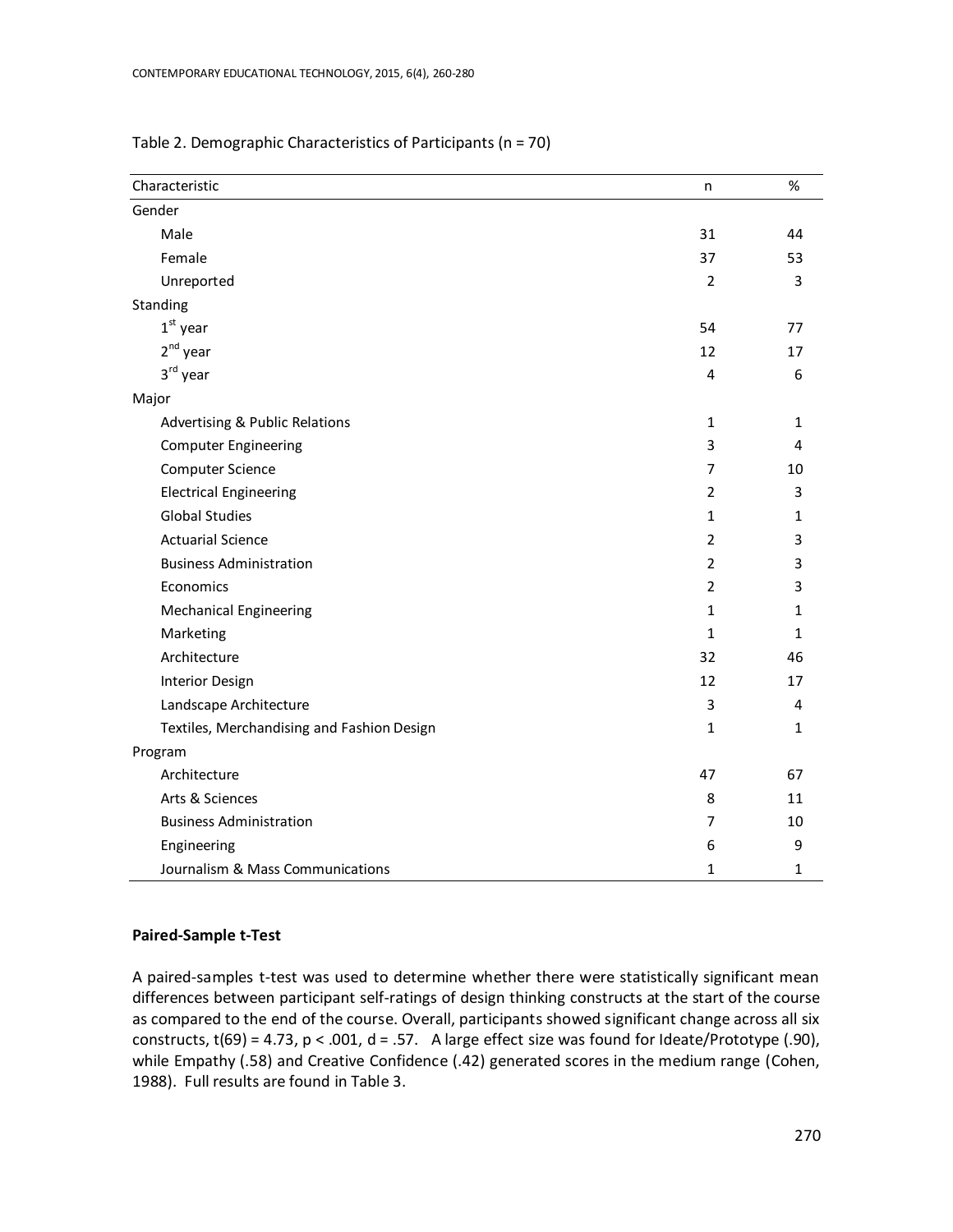|                  | Pre-Survey |       | Post-Survey |       |       |      |           |
|------------------|------------|-------|-------------|-------|-------|------|-----------|
| Construct        | м          | SD    | M           | SD    | t(69) | р    | Cohen's d |
| Empathy          | 70.08      | 13.84 | 78.14       | 11.50 | 4.77  | .000 | .58       |
| Ideate/Prototype | 65.06      | 15.41 | 76.05       | 13.04 | 7.44  | .000 | .90       |
| Define           | 70.04      | 16.44 | 75.34       | 14.36 | 2.68  | .009 | .32       |
| Teamwork         | 69.54      | 18.07 | 73.66       | 14.73 | 2.03  | .046 | .25       |
| Creative         | 68.81      | 13.05 | 74.68       | 14.83 | 3.45  | .001 | .42       |
| Confidence       |            |       |             |       |       |      |           |
| Overall          | 68.71      | 12.80 | 75.57       | 11.28 | 4.73  | .000 | .57       |

#### Table 3. Difference between Pre and Post Measures of Design Thinking Constructs

*Note.* Effect size is based on the average SD from two means, which corrects for dependence between means using Morris and DeShon's (2002) equation 8.

## **Qualitative Findings**

The qualitative data from the guided self-reflections was coded into six categories aligned with the five major constructs measured by the pre and post survey: creative confidence, human centeredness/empathy, defining/reframing, ideation, thinking by doing/prototyping/testing, and teamwork.

## **Creative Confidence**

Overall, creative confidence for these students is about not being afraid to fail – of actually coming to believe that failure is a useful part of the creative process.

*"Contrary to my initial belief, I've learned that failure is often the only way to achieve something truly successful. Being a stereotypical honors student in high school, failing was the worst of all possible scenarios for me for the majority of my schooling. However, through my experience so far in d.Think, I've become more and more aware that failure is an integral part of design as well as life."*

Moreover, students recognized that failure did not mean one wasn't creative, but rather that creative success requires persistence and can be improved with technique and practice.

*"This is important because before, I had the preconceived notion that creativity sprung out of one good idea. I assumed that some people are just inherently more creative than others and that this creativity provided spontaneous good ideas that for the most part worked out on the first attempt."*

*"Creativity isn't necessarily innate, but it can be learned."*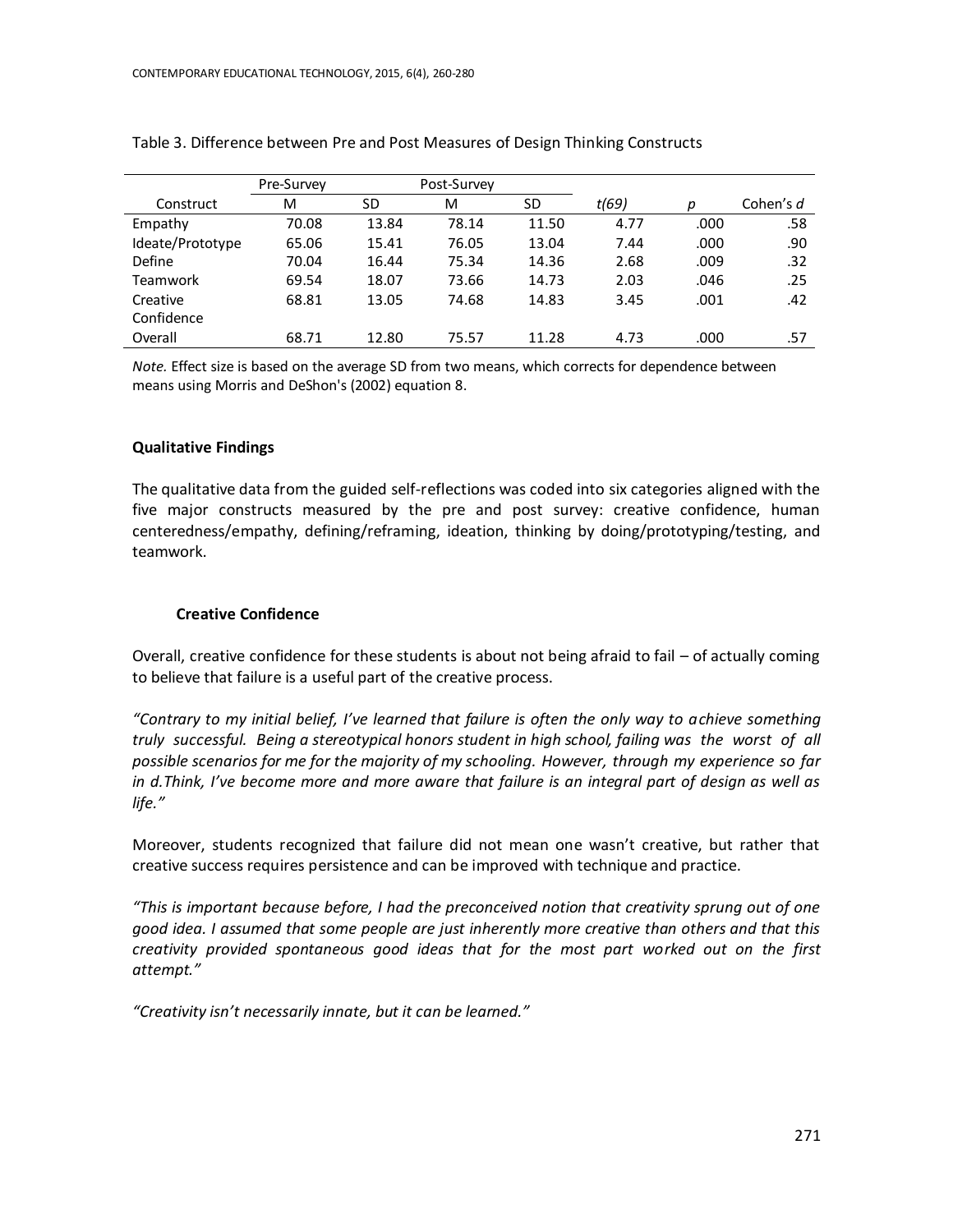## **Teamwork**

A main aim of the course was to explicitly instruct students with respect to being effective team members. Particular attention was paid to valuing feedback and different perspectives upon which better ideas could be crafted. Within this major category, several sub-themes emerged, most notably the idea that a team is stronger than any one individual because of its ability to combine the strengths and minimize the weaknesses of individuals.

*I wrote the team contract for our team and as a group we talked about each other's strengths and weaknesses. At this point I realized how important this was because we delegated each person's role in the work for the module based on each individual's strengths.*

*Over the course of this module, I learned a lot more about my strengths and weaknesses and how they can help and hinder my participation in a group. Generally I have considered myself good at the more technical aspects of projects. For this module, I had to accept the fact that I was not going to be the strongest in this capacity.*

Some students identified themselves as leaders and others seemed to recognize the need for leadership and then fill that role, realizing that they too, needed to listen and reach out to others. Most notable was the recognition that getting their teammates to take action took inspiration and that in order to inspire, one needed to understand their teammates' perspectives, which required empathy.

*Learning empathy was the beginning of understanding how to be a good leader. If I can understand people, then I can inspire them. I first learned how to understand people when designing something for them but then I was also able to understand how empathy can be applied to relationships and then to leadership. I was able to understand my team and then figure out ways to inspire them.*

## **Ideation**

In general, students exhibited a change from believing that their first ideas were their only or best ideas to the recognition that any idea could be made better through the use of techniques such as prototyping, brain-storming, and seeking the cause of the problem for which the solutions were being generated. Some students mentioned the need to keep ideas organized so they could be revisited or combined with other ideas to further improve the solution.

*I learned that latching onto the first idea for a design is not always the best choice. For me, this was a little counterintuitive because in high school we are told that when choosing answers on a test our first guess is probably correct and that second guessing may just be a sign of overthinking. However, in design, I don't believe this applies.*

*I learned that while thinking of ideas on how to solve a problem, the key is to try to come up with a lot of designs that are out of the ordinary and weird, yet are still possible. Once*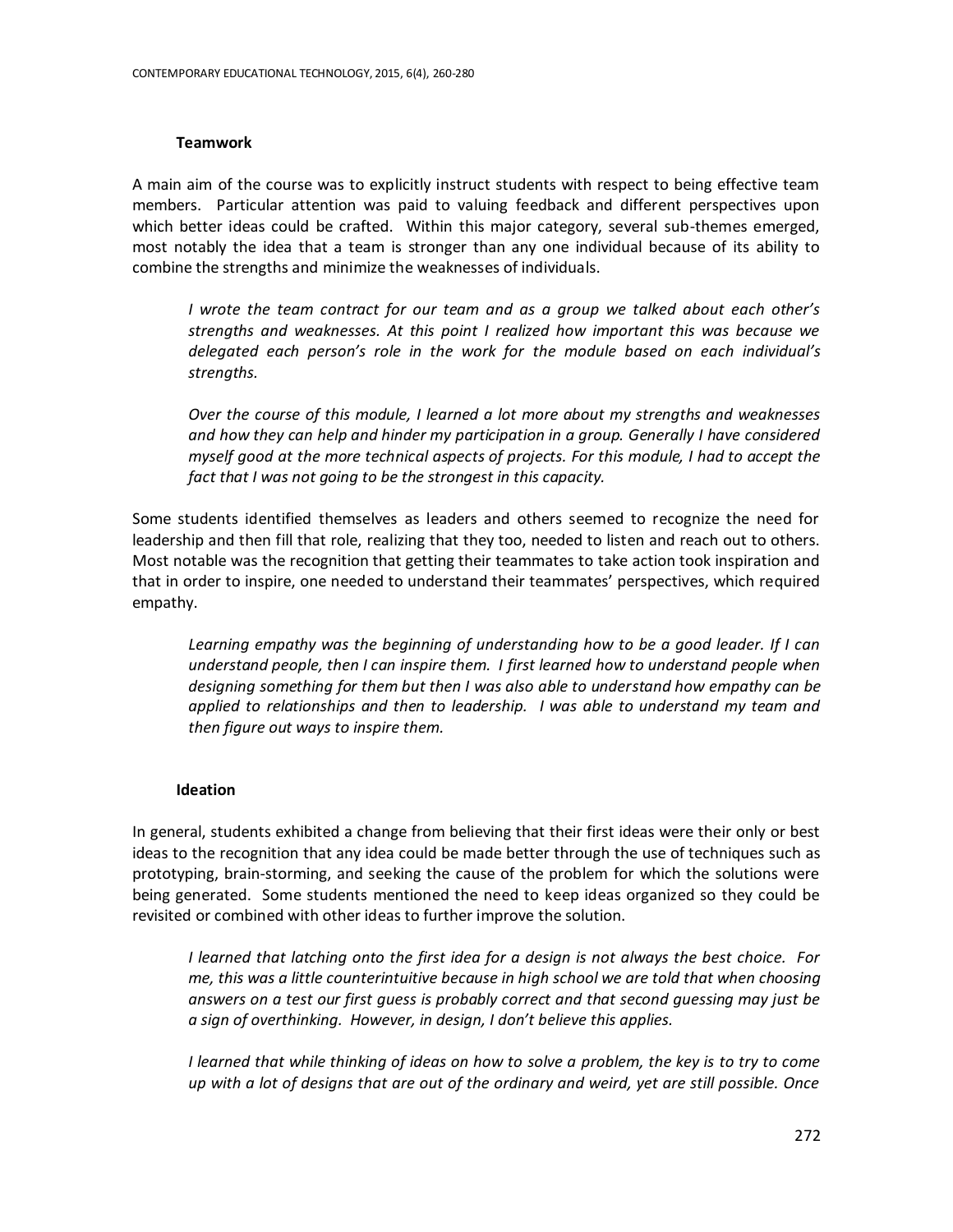*there are a good number of different designs, each taking different approaches to solve the problem, then find the best parts of all the ideas and combine them into one design.*

## **Empathy**

When writing about the empathy stage of the design process, the focus was placed on the need for user perspectives in order to design effective solutions. Students found this challenging and were initially inclined to interpret problems from their point of view only, but after instruction in interviews, observation, and techniques for getting to the root of problems, several students recognized their tendencies and described how what they learned impacted their approach to design.

*"We had to solve the problems that the people we interviewed shared. I can be super biased, and one of the challenges was letting go."*

*"I want to be able to see things from other people's perspectives sooner than I have in the past."* 

*"I learned this when I deepened the grade of empathy, by using the questions 'why' and 'how'. That made me able to notice the real motivations of some opinions, and if the solutions were really universal."*

One student described how learning the skills of empathy in design helped during a math study group.

*Although I wasn't necessarily designing for my friend, it make a huge impact when I was able to understand where he was coming from. There were three steps of empathy that the field guide talked about: Immerse, Observe, and Engage. Without even realizing it, I found myself going through these three steps during our math study session. […] By doing these three things I was able to understand where he was coming from a lot better and also figure out the best way to approach helping him.*

# **Defining and Reframing**

Students found defining and reframing to be difficult, but with experience and failure, came to realize that constraints and clear problem definitions are key to generating ideas and assessing the effectiveness of the solution.

*"Defining your purpose helps to understand where you're coming from and where you hope to go."*

*"I didn't realize the work that goes into framing the problem."*

*Typically, constraints are these chains that limit your thinking. In the case of design thinking, however, constraints are the model for the final model that you want to build; it's what makes the product desirable and feasible at the same time.*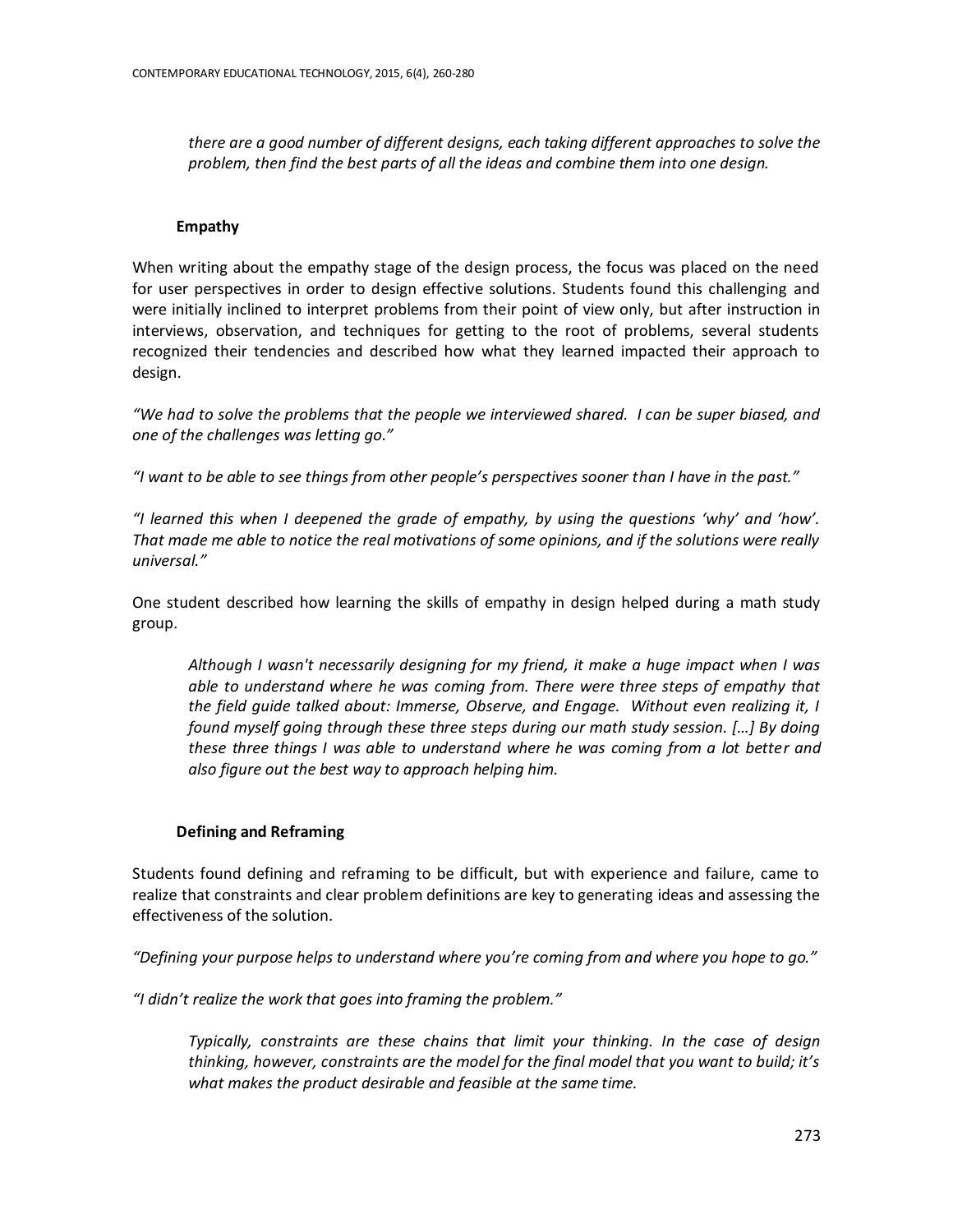They came to understand that deep analysis, prototyping, and testing are essential to refining the problem they were trying to solve and eventually lead to a more effective solution.

*I had to learn to look closely into an idea, like ours, and to see the details of its function and how it would work in different settings, and with different users, and for different types of uses, and such. This was how systems thinking related to refining our idea to make it better, more useful, and still unique for this module.*

The experiential aspect of failure and starting over was instrumental to one student's realization of how effective the design thinking tools could be.

*Having our project turned down meant we would have to start the whole work again, but in the next time I decided to do paying attention to all the elements involved in making a good design solution. That's when I started asking myself many 'why's', and deiced to analyze and invest in prototypes. Just by doing these things I found out how they are valuable. Our project became way more solid, and I would never have discovered these tools if someone else had just told me that.* 

## **Thinking by Doing**

Thinking by doing in the form of failing early and often as well as creating and testing prototypes was counter-intuitive for some students, but revealed assumptions and overlooked details for most.

*I learned that the faster you start to build prototypes, the faster you can find the flaws that need to be addressed that may not have been obvious while initially discussing an idea. This was a harder concept for me to learn because I like to plan extensively before jumping into a project. I'm the kind of person who outlines their essays extensively before actually starting to even write them. It seemed almost counterintuitive to me to create something that was very likely going to fail. To me, that seemed like a waste of time. Nevertheless, I think this module finally helped me grasp and embrace the need to prototype early and often.*

*Prototypes help to test the product in real conditions, and I also learned how the real conditions clarify a lot of lacks in our project. I learned that, without the real-condition test, we end up making a lot of assumptions about our project, even if we don't notice it.*

Students also learned that low-res prototypes help spark ideas for developing more robust prototypes.

*We thought we would have a hard time prototyping a light-up carpet. We didn't know how we would go about portraying the final product. So we started small, and just made a simple paper version first, then we wove paper strips together to show the tiling effect. We*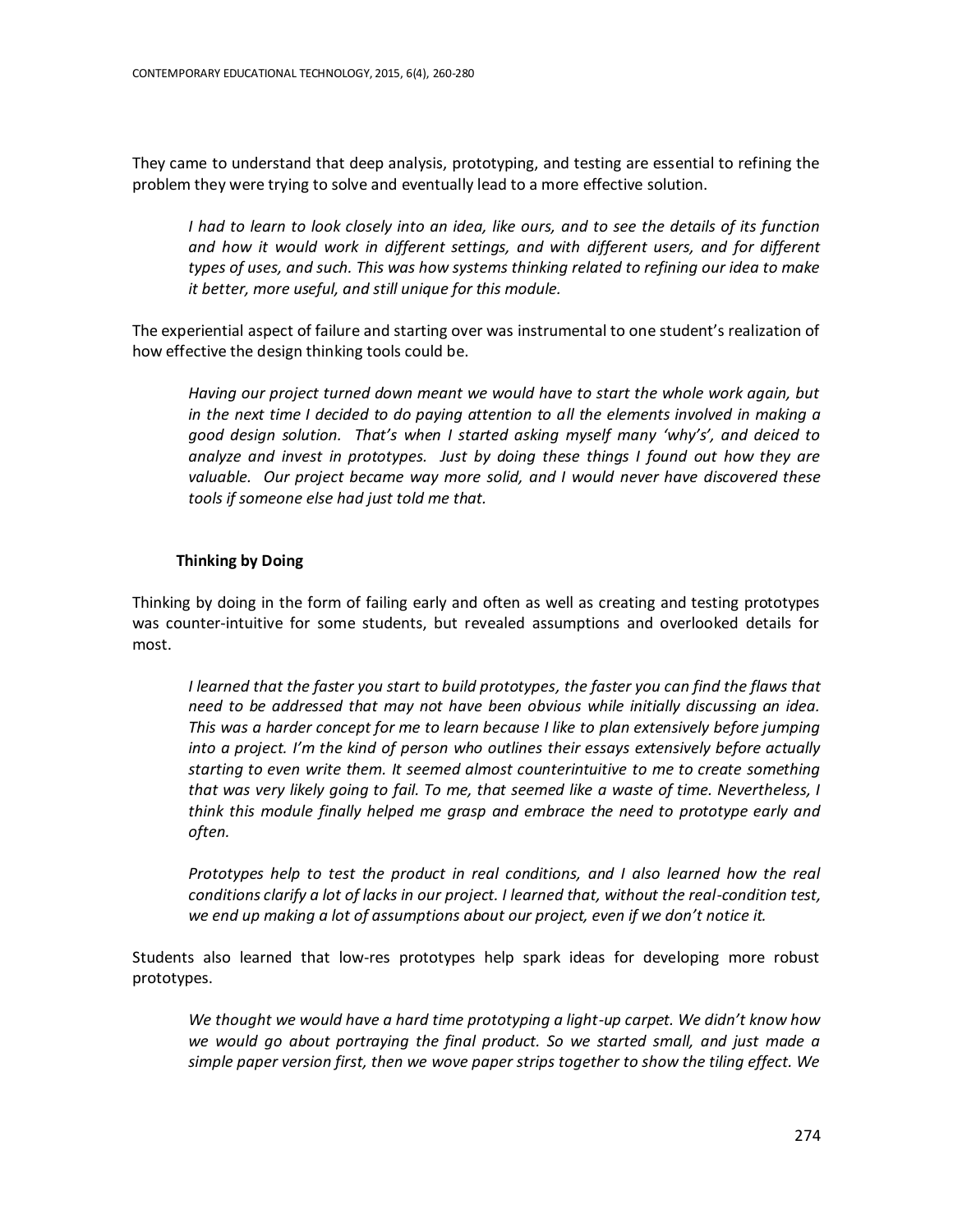*then eventually moved up to our carpet and Christmas lights to combine all the functionalities we wanted our product to display.*

## **Presenting and Communicating Solutions**

Although presenting and communicating ideas to outside audiences was not part of the survey, or the constructs the team set out to measure at the start of the term, students identified the critiques as important learning activities. In fact, they realized that attempting to communicate their solutions to others was a test of their ideas and essential to their maturation as designers.

*The idea was clear to us, because we developed it, but they did not understand what they were supposed to do. Another group had a similar presentation that was on a smaller scale. The professor reacted more positively to this because it was more understandable and left more time for explanation.*

*I've come to see what the public can act as an amazing jury and idea pool, being that they really are your client and biggest critic, will serve as a good survey audience to see the feedback you need before you get too deep into production and finalizing of your ideas by disregarding what the public wants as a whole.*

*This learning matters because I will be making many a presentation throughout my life. If I have any hope of being an effective employee, I have to be able to communicate to executive staff what I've been doing with my time. Even if I were a genius I could go unnoticed without the ability to communicate my abilities to others, or make my abilities useful.*

## **Conclusion**

# **Blended Course Development**

## **Time Allocation**

For the students and faculty participating in the course, the blended methods utilizing collaborative technology platforms offered an innovative solution to teaching and learning in a manner reflective of a studio-based pedagogy. Although the course design required great care and attentiveness from the entire teaching team it had the effect of helping to create a "reasonable class-size" for supporting student-student and instructor-student interactions. Because this course focused on a design process that is relatively new to industry and newer still to academia, additional work identifying the best course material to support the learning outcomes and enhance the blend of both synchronous and asynchronous teaching methods is needed. Furthermore, the oscillation, which refers to having half the students on Tuesdays and the other half on Thursdays for a full three hours makes it difficult to keep students in sync and to integrate online and face-to-face activities. With the Fall 2015 edition of the course, consideration is being given to dividing both Tuesdays and Thursdays such that each group has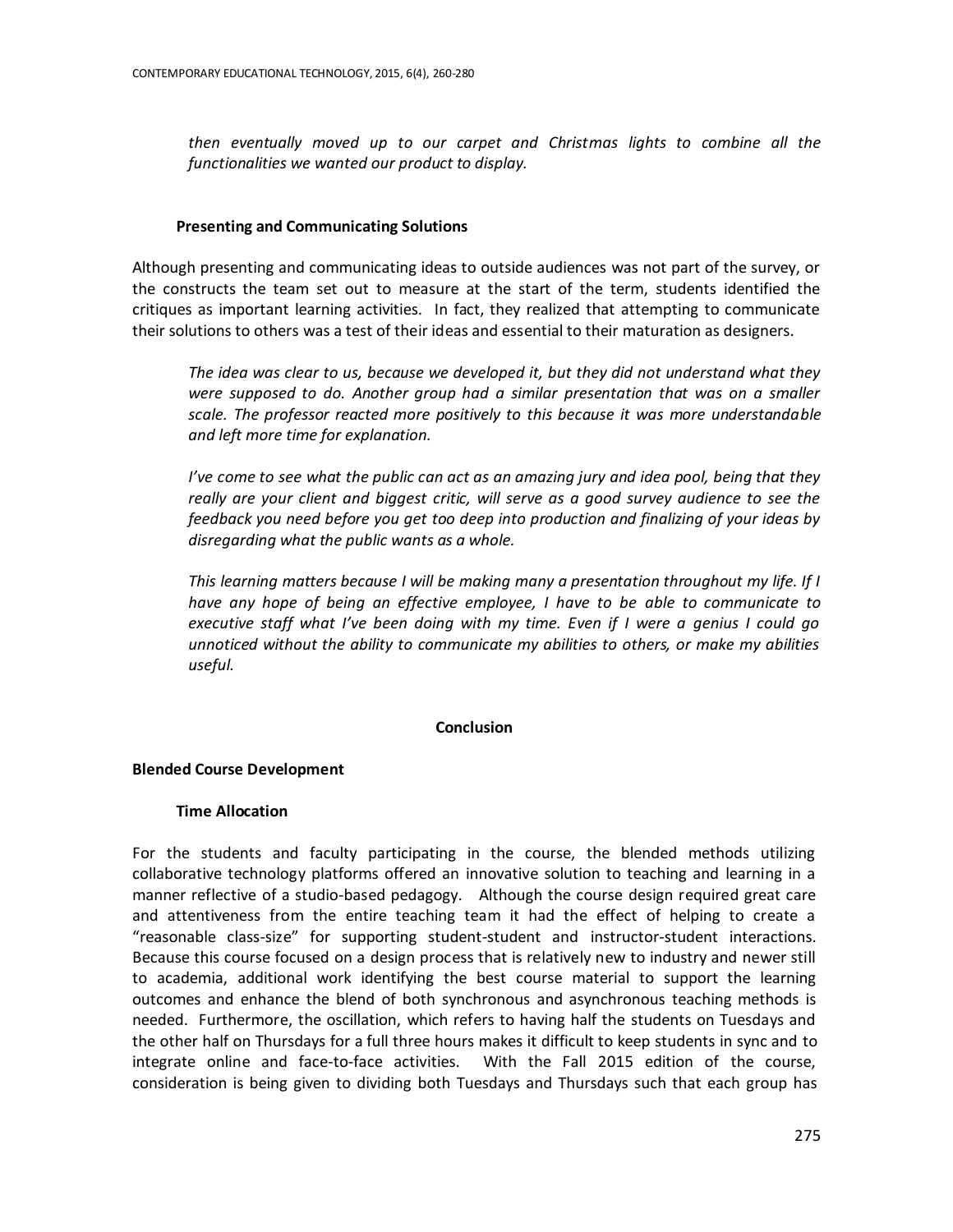class for 90 minutes instead of 3 hours. In this way the seat-time replacement will remain 50%, but it will eliminate the oscillation effect and thereby better support the integration of face-toface and online activities.

## **Instructional Fidelity**

With 11 TA's, it was difficult to ensure fidelity of instruction across sections. This issue may be addressed as students who have taken the course move through the program and become TA's themselves. However, upper-level students for whom the course was not available have asked for a course in design thinking and consideration is being given to how an upper level design thinking course might prepare future teaching assistants.

# **The Blended Design Supported Studio-Based Learning Pedagogy**

The blend of both synchronous and asynchronous teaching methods fostered an open, blended learning environment, extending the traditional boundaries of applied learning in time and space. Central elements of studio-based pedagogy include learning by doing, collaborating with the environment (other students, instructors, and external stakeholders), and re-doing until an agreement was reached among stakeholders (Lackney, 1999). "Learning by doing" or "thinking by doing" and "iteration" were measured throughout the semester and the experiential aspect of failure and starting over was instrumental to one student's realization of how effective the design thinking tools could be.

Having our project turned down meant we would have to start the whole work again, but in the next time I decided to do paying attention to all the elements involved in making a good design solution. That's when I started asking myself many 'why's', and deiced to analyze and invest in prototypes. Just by doing these things I found out how they are valuable. Our project became way more solid, and I would never have discovered these tools if someone else had just told me that.

Establishing a group of students capable of building on the peer review process through formal and informal feedback (critiques) is a critical element in developing studio culture. As mentioned in the above quote the student acknowledged the value of someone else's opinion. The culture of critique was cultivated in both face-to-face sessions as well as in formal and informal Google Hangout sessions with teaching assistants and student teams. Although, not originally an individual category in the pre and post survey, evidence acknowledging the importance of critical feedback was discovered in the qualitative data from the guided self-reflections. Below is a sample quote where the student explains the opportunity to practice giving and receiving peer feedback as a process for focusing their attention on design elements.

I felt that the critique gave really valuable feedback…I would prefer something along the lines of chopping our class in half again and having a more involved peer review where we many not see some amazing projects, but we at least interact more. I did feel that the critique was extremely valuable.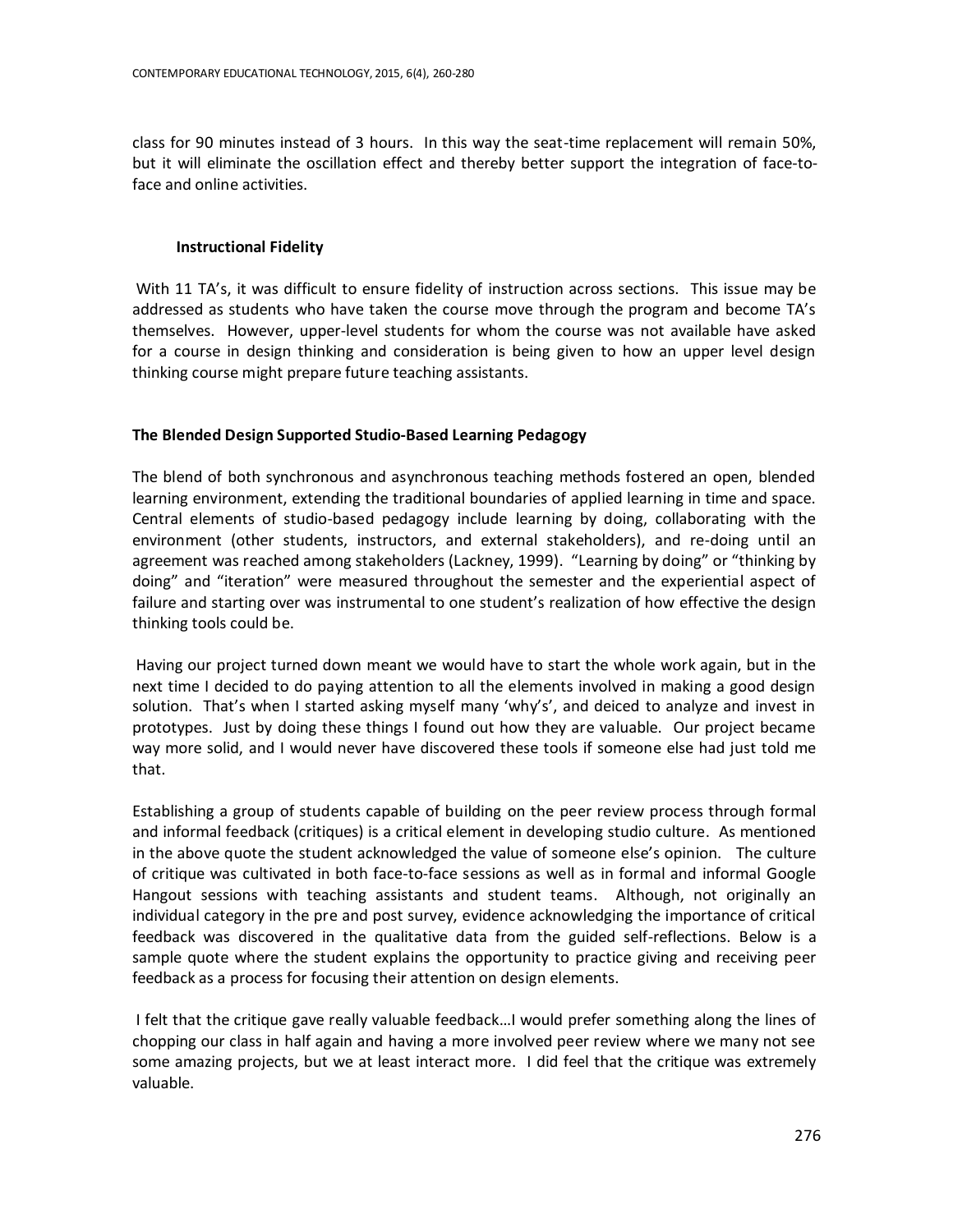Finally, collaboration on project-based work addressing complex and open-ended problems is fundamental to studio-based learning and design thinking. Within the major category of "teamwork" several sub-themes emerged in the findings, most notably the idea that a team is strong than any one individual particular attention was paid to valuing feedback and different perspectives upon which better ideas could be crafted. The student team's ability to use platforms such as Google documents allowed for a collaborative environment where the creation of knowledge was shared and built as part of the learning process.

With regards to communication, the use of social media tools proved to be very useful. Email was discouraged while the use of a social media platform (Google +) was employed since questions that were often duplicated could be addressed once decreasing response time, and consistency of response could be monitored with one point of reference. This tool also allowed the teaching assistants to play a role in administering the course goals and activities through responding within this platform. Clarity in communication was also necessary with regards to the freshman level population. In light of this, the teaching team worked to make content and activities highly legible within all course materials.

However, at times the use of Blackboard, Google platforms, and student's use of Facebook did complicate course data management. In addition to the Google platform, several student teams created individual team Facebook pages to share and disseminate information. Oftentimes the amount of work produced was happening at a faster rate than the student's ability to structure an organizational strategy for filing and documenting the work. Despite the struggles with organizational clarity, the interactive and decentralized capabilities of the technologies facilitated a model of digital scholarship aligned with collaborative traditions of a design studio.

In conclusion, this research has demonstrated that while refinement is needed, the use of instructional techniques and strategies informed by educational theory and research within a blended mode of instruction can effectively scale studio-based learning practices leading to the student learning within DSGN110.

#### **Future Research**

There are two important areas in which future research should be considered. First, one of the desired broader curricular outcomes with respect to student learning is the degree to which what was learned as a first year student in DSGN110 manifests itself in upper level students. Anecdotally, faculty have said that students who have been through DSGN110 course demonstrate more sophisticated team skills and have a more positive attitude towards redoing work, but more formal investigation should be done. Second, a more detailed evaluation of specific course content and activities and their alignment with desired course goals and outcomes should be pursued.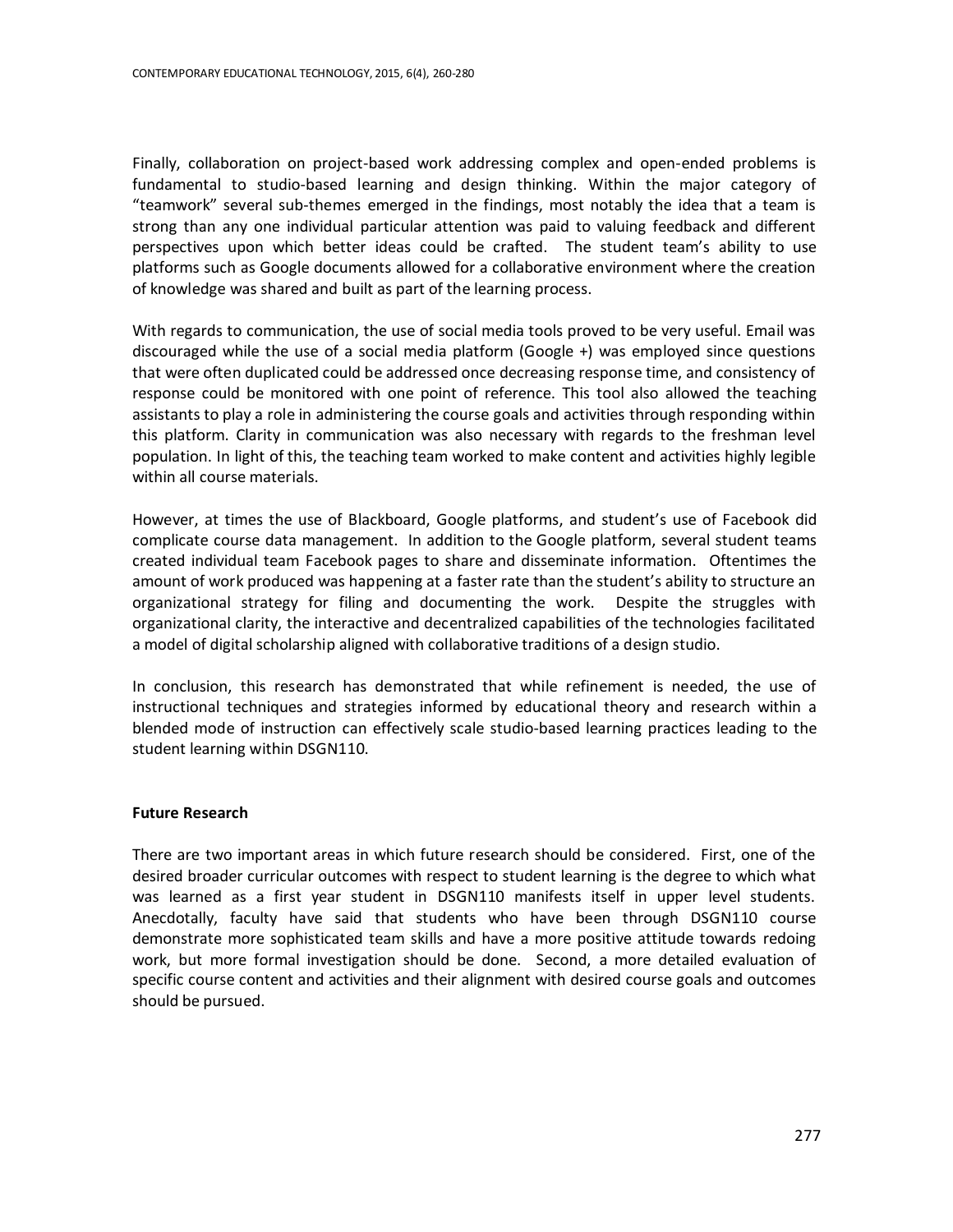#### **References**

Allen, E. (1980). Things learned in lab. *Journal of Architectural Education*, *34*(2), 22-25.

- Ash, S. L. & Clayton, P. H. (2004). The articulated learning: An approach to guided reflection and assessment. *Innovative Higher Education*, *29*(2), 137-154.
- Boyer, E. L. & Mitgang, L. D. (1996). *Building Community: A New Future for Architecture Education and Practice. A Special Report.* California Princeton Fulfillment Services. Retrieved on 25 April 2015 from http://eric.ed.gov/?id= ED396659
- Brown, T. (2009). *Change by design: how design thinking transforms organizations and inspires innovation*. New York: HarperCollins.
- Bryman, A. (2006). Integrating quantitative and qualitative research: how is it done? In J. W. Creswell & V. Plano Clark (Eds.), *The mixed methods reader* (pp. 253-298). Thousand Oaks, CA: Sage.
- Cohen, J. (1988). *Statistical power analysis for the behavioral sciences*. Hillsdale, NJ: Lawrence Erlbaum Associates.
- Creswell, J. W. & Plano Clark, V. L. (2011). *Designing and conducting mixed methods research*. Thousand Oaks, CA: Sage.
- Cross, N. (2004). Expertise in design: an overview. *Design Studies*, *25*(5), 427-441. http://doi.org/10.1016/j.destud.2004.06.002
- Cuff, D. (1992). *Architecture: The story of practice*. Cambridge, MA: MIT Press.
- *Design thinking boot camp: From insights to innovation*. (2015). Retrieved on 3 April 2015 from http://www.gsb.stanford.edu/exed/dtbc/
- DeVellis, R. F. (2011). Scale development: Theory and applications (3<sup>rd</sup> ed.). Sage.
- Dym, C. L., Agogino, A. M., Eris, O., Frey, D. D., & Leifer, L. J. (2005). Engineering design thinking, teaching, and learning. *Journal of Engineering Education*, *94*(1), 103-120.
- Ericsson, K. A., Krampe, R. T., & Tesch-Römer, C. (1993). The role of deliberate practice in the acquisition of expert performance. *Psychological Review*, *100*(3), 363-406.
- Fain, J. A. (2005). Is there a difference between evaluation and research? *The Diabetes Educator*, *31*(2), 150-155.

Fink, L. D. (2013). *Creating significant learning experiences: an integrated approach to designing college courses* (2nd ed.). San Francisco, CA: Jossey-Bass

- Fricke, G. (1999). Successful approaches in dealing with differently precise design problems. *Design Studies*, *20*(5), 417-429. http://doi.org/10.1016/S0142-694X(99)00018-6
- Garrison, D. R. & Vaughan, N. D. (2007). *Blended learning in higher education: Framework, principles, and guidelines*. San Francisco, CA: Jossey-Bass.
- Glazer, F. S. (2012). *Blended learning: Across the disciplines, across the academy. New pedagogies and practices for teaching in higher education.* Sterling, VA: Stylus.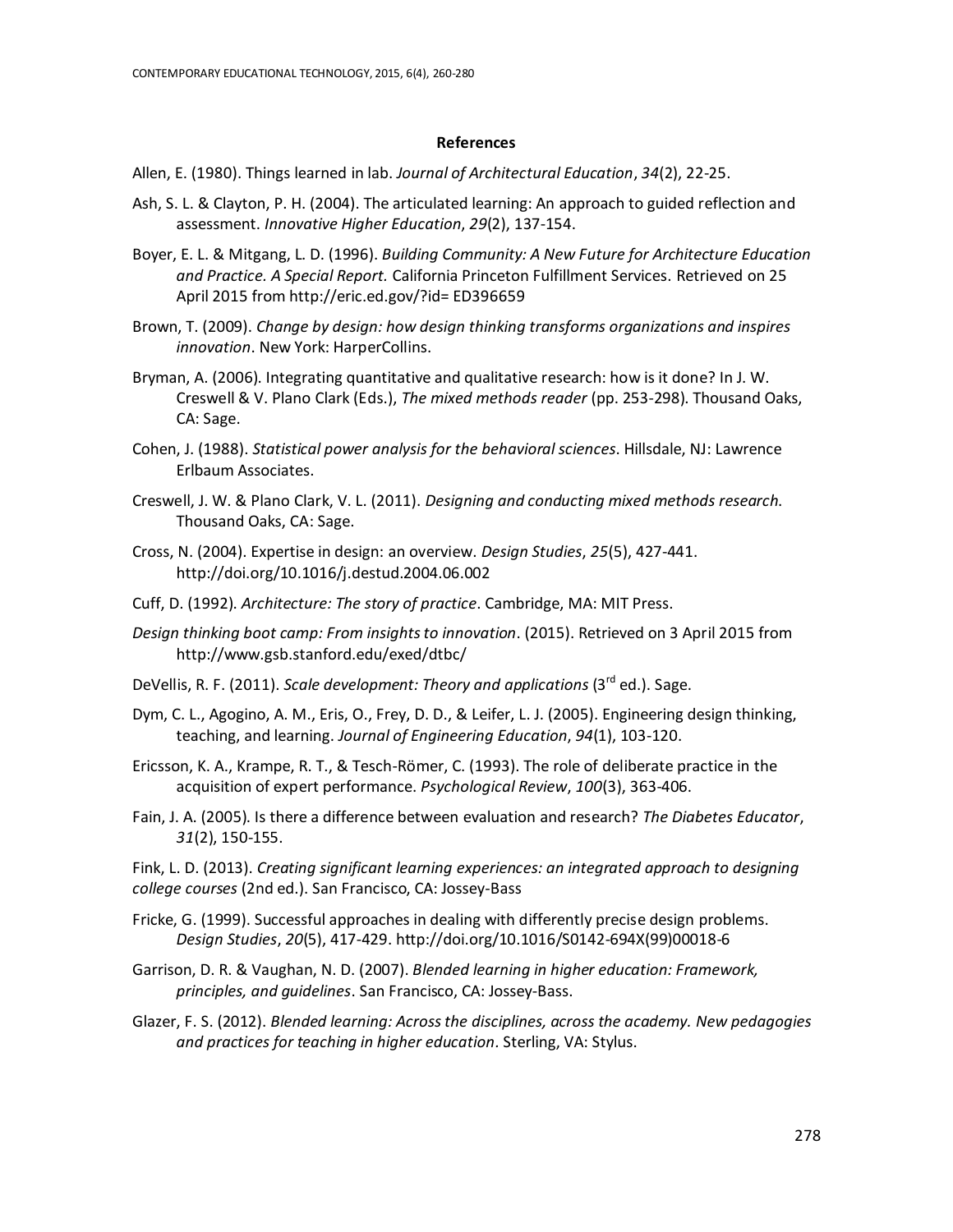- Graham, C. R., Woodfield, W., & Harrison, J. B. (2012). A framework for institutional adoption and implementation of blended learning in higher education. *The Internet and Higher Education*. Retrieved on 25 April 2015 from http://www.sciencedirect.com/science/article/pii/ S1096751612000607
- Guillaume, D. W. & Khachikian, C. S. (2011). The effect of time-on-task on student grades and grade expectations. *Assessment & Evaluation in Higher Education*, *36*(3), 251-261.
- Hatch, J. A. (2002). *Doing qualitative research in educational settings*. New York: State University of New York Press.
- IBM Corp. (2013). IBM SPSS statistics for Windows (Version 22.0) [Windows]. Armonk NY: IBM Corp.
- Jarmon, C. (2009, December). *Transitioning to blended and online learning*. Retrieved on 25 April 2015 from http://www.slideshare.net/PearsonLearningSolutions/transitioning-to-blendedand-online-learning-with-carolyn-jarmon-ncat-2693360
- Lackney, J. (1999). A history of the studio-based learning model. Retrieved on 8 March 2012 from https://www.google.com.tr/?gfe\_rd=cr&ei=i2InVpGwFq6z8wfH6J-IDQ&gws\_rd=ssl#q= a+history+of+the+studio-based+learning+model
- MAXQDA. (2011). *MAXQDA 10: Software for qualitative data analysis*. Berlin, Germany: 1989- 2012, VERBI Software-Consult-Sozialforschung GmbH. Retrieved on 25 April 2015 from http://www.maxqda.com/
- Means, B., Toyama, Y., Murphy, R., Bakia, M., & Jones, K. (2010). *Evaluation of evidence-based practices in online learning: A meta-analysis and review of online learning studies*. Retrieved on 25 April 2015 from www.ed.gov/about/offices/list/opepd/ppss/reports.html
- Morris, S. B. & DeShon, R. P. (2002). Combining effect size estimates in meta-analysis with repeated measures and independent-groups designs. *Psychological Methods*, *7*(1), 105.
- Moskal, P. & Cavanagh, T. B. (2013). Scaling blended learning evaluation beyond the university. In A. G. Picciano, C. D. Dziuban, & C. R. Graham (Eds.), *Blended learning: Research perspectives* (Vol. 2). London, UK: Routledge.
- Moskal, P., Dziuban, C., & Hartman, J. (2013). Blended learning: A dangerous idea? *The Internet and Higher Education*, *18*, 15-23. http://doi.org/10.1016/j.iheduc.2012.12.001
- Nagai, Y. & Noguchi, H. (2003). An experimental study on the design thinking process started from difficult keywords: modeling the thinking process of creative design. *Journal of Engineering Design*, *14*(4), 429-437. http://doi.org/10.1080/09544820310001606911
- Picciano, A. G. (2013). Introduction to blended learning: Research perspectives II. In A. G. Picciano, C. D. Dziuban, & C. R. Graham (Eds.), *Blended learning: Research perspectives* (Vol. 2). London, UK: Routledge.
- Pombo, L. & Moreira, A. (2012). Evaluation framework for blended learning courses: A puzzle piece for the evaluation process. *Contemporary Educational Technology*, *3*(3), 201-211.
- *Qualtrics*. (2013). Provo, UT. Retrieved on 25 April 2015 from http://www.qualtrics.com/